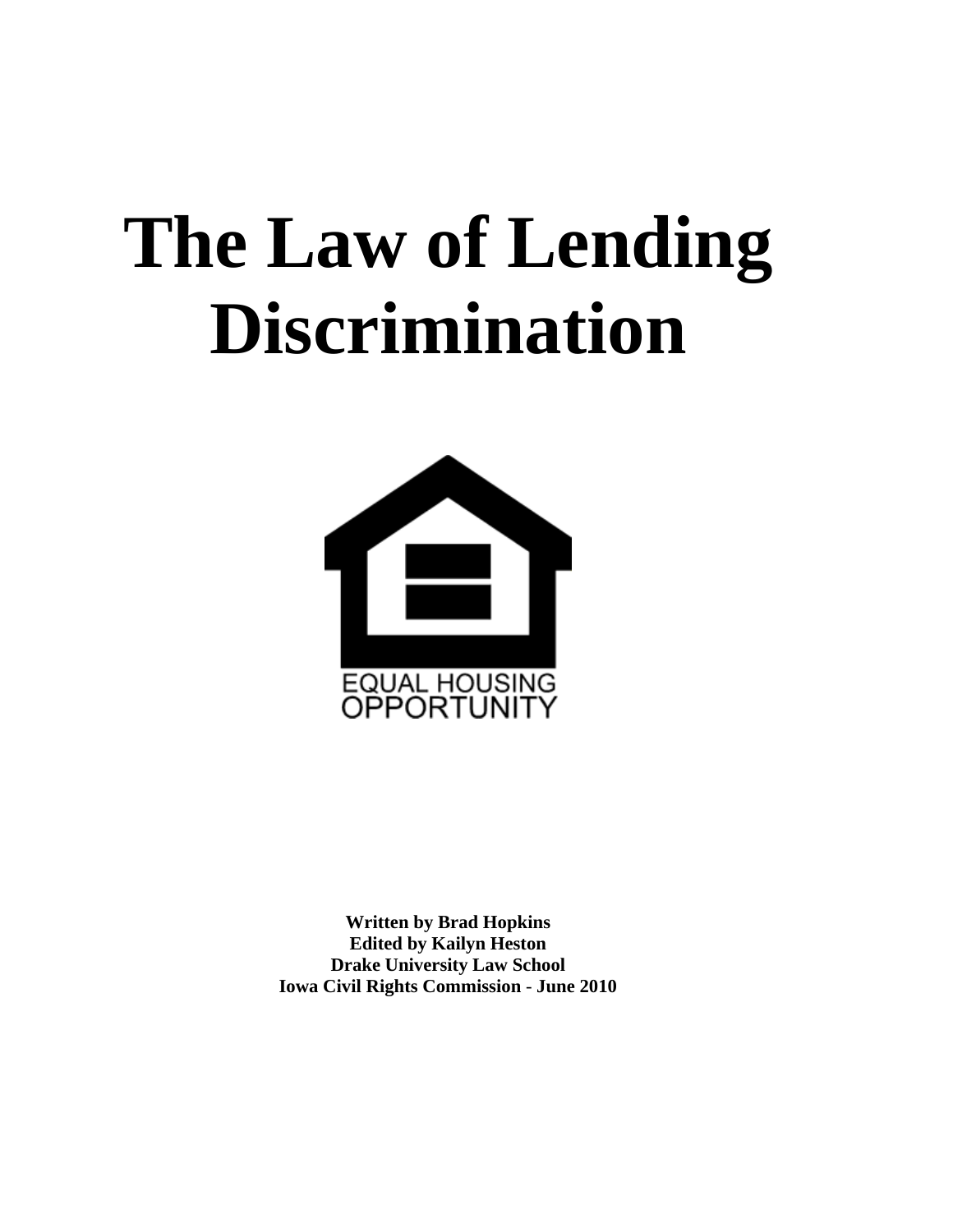## **Introduction**

Home ownership has long been touted as the culmination of the American Dream. It has become an engine of economic expansion, a point of political pride, and a social signal. Yet for many, unscrupulous lending companies make the dream of homeownership impossible. For others, homeownership becomes a nightmare once jumps in interest rates and balloon payments associated with their predatory loans come to fruition.

In any lending transaction, it is illegal for certain personal characteristics of the applicant or borrower to be used as a factor in the lending institution's decision-making process. Lending discrimination can take the form of loan or application denials on the basis of a person's protected class, and different rates or other terms to an individual or a group of people based upon one or more of these protected characteristics (including race, gender, ethnicity, and religion, among others).

A slightly different form of lending discrimination exists in cases of predatory lending. In these situations a lender seeks out members of a protected class for the purpose of establishing an expensive, sometimes unnecessary loan or mortgage. This is the type of practice that is partially responsible for the recent housing crisis.

The purpose of this article is two-fold. First, it provides an overview of the types of lending discrimination, discusses what laws apply to lending discrimination, and explains how to establish a prima facie case and pretext. This discussion will borrow concepts and case law from the areas of employment discrimination and the related issue of rental discrimination. Each of these areas share similar required elements as well as

2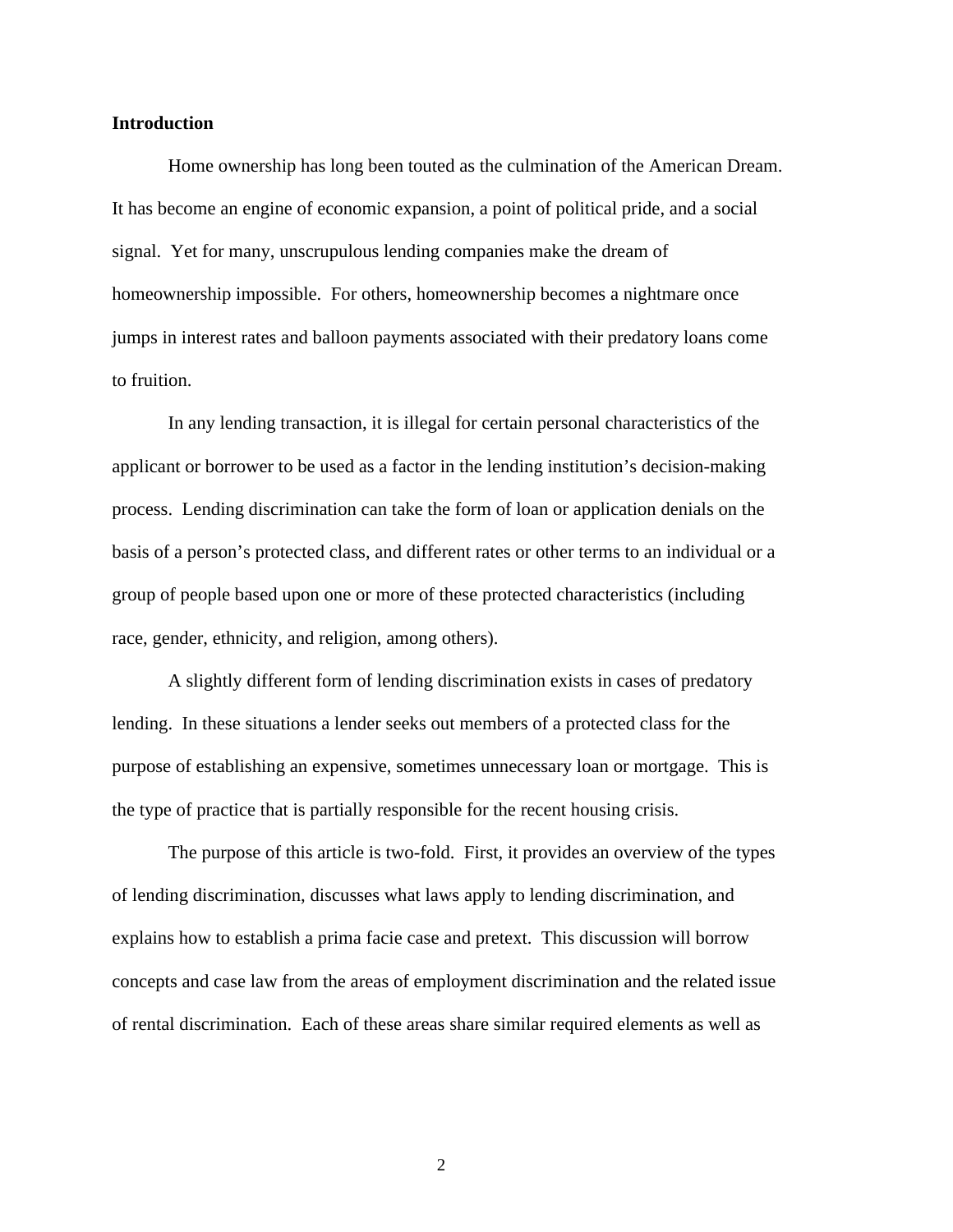the need to establish pre-text. Second, this article provides an overview of predatory lending practices, applicable law, and potential remedies.

#### **I. Types of Lending Discrimination**

 $\overline{a}$ 

The majority of housing discrimination cases involves claims of disparate treatment.<sup>1</sup> A typical case arises when a mortgage application is denied and the applicant alleges that the denial was based upon consideration of the applicant's race or other protected characteristic. Often, there is no direct evidence of intentional discrimination and the lender will defend against the allegations on the basis that the application was denied for legitimate, nondiscriminatory reasons.

Disparate impact claims focus on a lender's policy that allegedly results in discrimination against a protected class. Here, the plaintiff alleges the discriminatory effect that a lender's facially neutral policy has on a protected class. It is not uncommon for plaintiffs to allege claims of both disparate treatment and disparate impact.

Another type of discrimination is called redlining. This occurs when a lender does not approve a mortgage because the home is located in a particular neighborhood. These neighborhoods usually consist predominately of minority homeowners, and lenders often consider them high-risk. This has the effect of reducing the availability of credit in certain areas and may play a part in the alternative problem of reverse redlining and predatory lending.

<sup>&</sup>lt;sup>1</sup> ROBERT G. SCHWEMM, HOUSING DISCRIMINATION: LAW AND LITIGATION § 10:2 (1990 & Supp. 2001).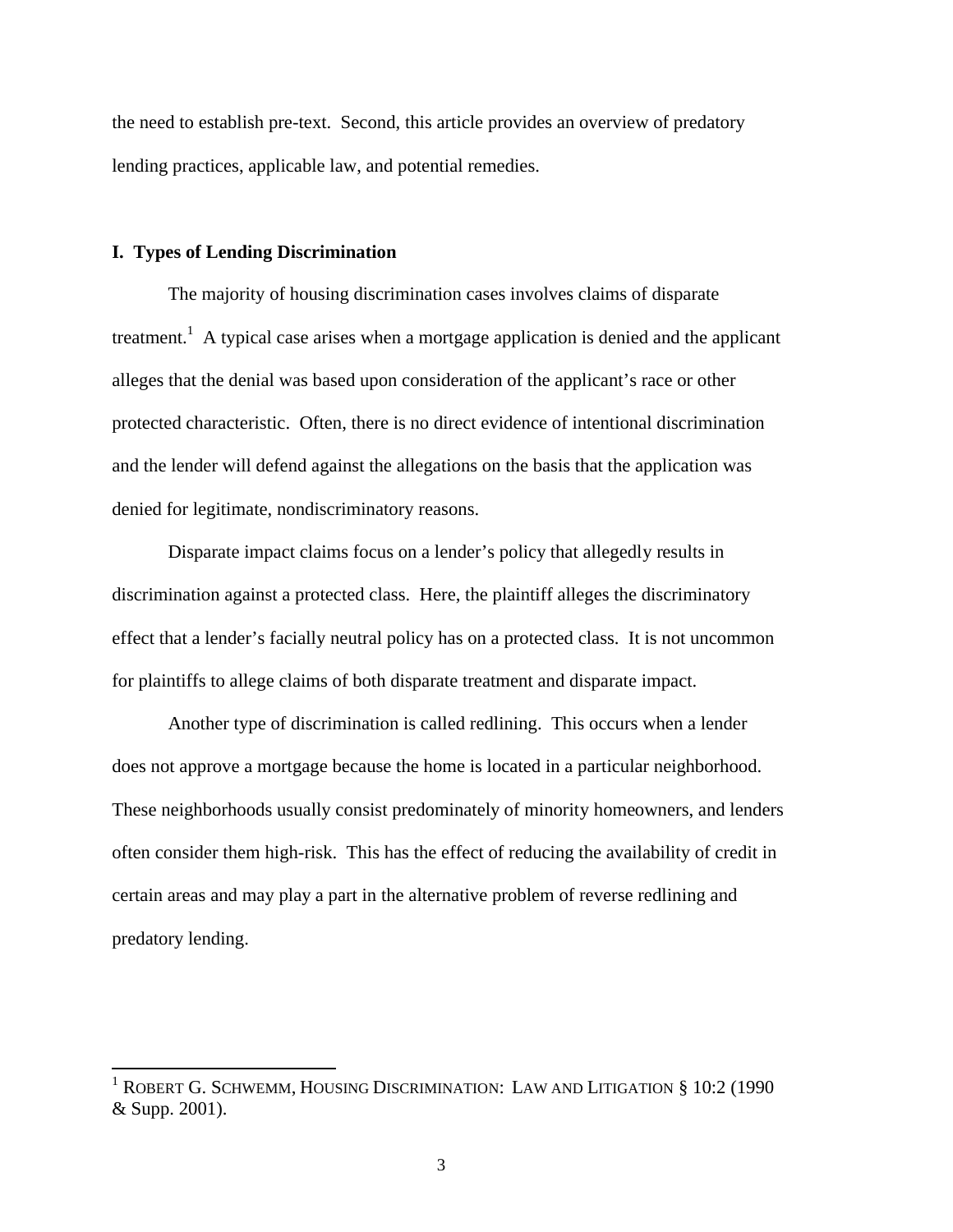## **II. Laws that prohibit housing discrimination: What law applies and when?**

Lending discrimination is regulated at the federal level under the Equal Credit Opportunity Act  $(ECOA)^2$  and the Fair Housing Act  $(FHA)$ .<sup>3</sup> The ECOA was enacted in 1974 in an effort to eradicate discrimination in credit transactions against women. Subsequent amendments include other protected classes.<sup>4</sup> The statute is applicable to any entity that extends credit to consumers, including banks, credit card companies, and other lenders,<sup>5</sup> prohibiting discrimination in the financing, sale, or rental of residential real estate.<sup>6</sup>

The FHA (Title VIII of the Civil Rights Act of 1968) was meant as a vehicle to prohibit discrimination in the sale, lease, or rental of housing based upon specific, protected characteristics.<sup>7</sup> As defined in 42 U.S.C. § 3602(b), the FHA applies to all structures that will be or are occupied as a residence as well as land to be sold for the construction of a residence. This includes homes, apartment buildings, trailer parks, condominiums, or any of the numerous other structures that are used as residences. FHA prohibits discrimination in all aspects of "residential real-estate related transactions," including but not limited to:

- Making loans to buy, build, repair or improve a dwelling
- Purchasing real estate loans
- Selling, brokering, or appraising residential real estate
- Selling or renting a dwelling

<sup>2</sup> 15 U.S.C.A. § 1691 (2010).

<sup>3</sup> 42 U.S.C.A. § 3601 (2010).

<sup>&</sup>lt;sup>4</sup> In 1976, amendments added race, color, religion, national origin, and age as protected classes, Pub. L. No. 94-239.

 $5$  15 U.S.C.A. § 1691(a).

 $^6$  *Id.* 

<sup>7</sup> 42 U.S.C.A. §§ 3604-3605 (2010).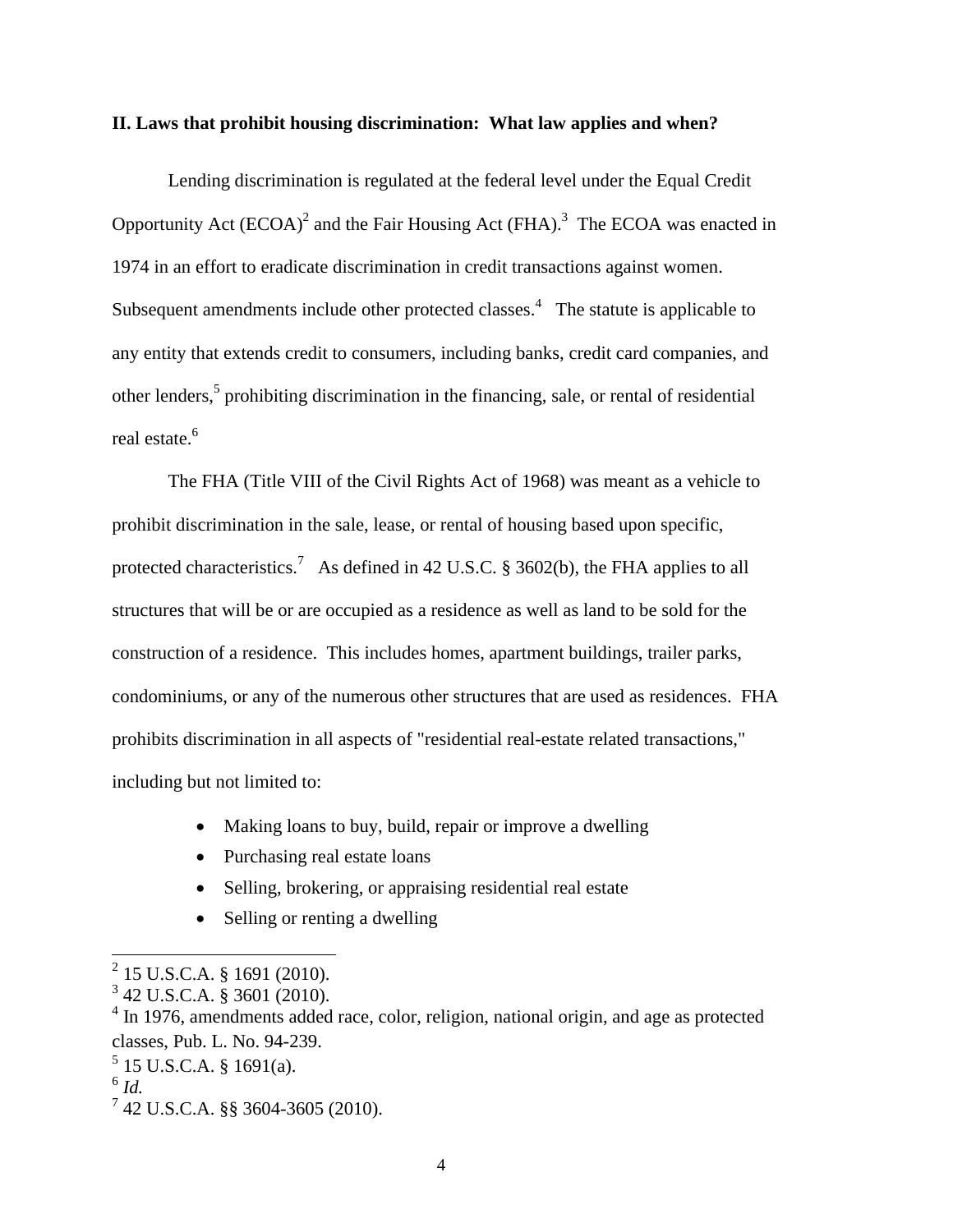It is important to note that these statutes differ in the protected classes that they cover. The ECOA does not prohibit discrimination based on familial status (children) or handicap, which is protected by the FHA. $<sup>8</sup>$  In contrast, it does cover public assistance</sup> based upon income, age, marital status and retaliation for claims under the Consumer Protection Act, areas not covered by the FHA. <sup>9</sup>

Another major difference between the ECOA and the FHA is that the  $ECOA<sup>10</sup>$ does not apply to activities prior to application, while the FHA does; the FHA not only applies to post-application lending activities or transactions, but also pre-application lending activities such as marketing and solicitation.<sup>11</sup> Under the ECOA, it is unlawful for a lender to discriminate on a prohibited basis in any aspect of a credit transaction, and under both the ECOA and the FHA, it is unlawful for a lender to discriminate on a prohibited basis in a residential real estate related transaction. Under one or both of these

<sup>&</sup>lt;sup>8</sup> ECOA prohibits discrimination based on any of these "classes" or protected personal characteristics: Race or color, Religion, National origin, Gender, Martial status, age, income derived from any public assistance program, and the applicant's exercise, in good faith, of any right under the Consumer Credit Protection Act.

 $9$  FHA prohibits discrimination based on any of these classes or characteristics: Race or color, National origin, Religion, Gender, Familial Status (defined as children under the age of 18 living with a parent or legal custodian, pregnant women, and people securing custody of children under 18), and Handicap.

<sup>10</sup> *Ordille v. U.S.,* 216 Fed. Appx. 160, 164 (3d Cir. 2007) (citing 12 C.F.R. § 202.2(m), which states that "Credit transactions" are defined by the regulations governing the ECOA to include every aspect of an applicant's dealings with a creditor regarding an application for credit or an existing extension of credit (including, but not limited to, information requirements; investigation procedures; standards of creditworthiness; terms of credit; furnishing of credit information; revocation, alteration, or termination of credit; and collection procedures")).

<sup>&</sup>lt;sup>11</sup> *Raso v. Lago,* 958 F. Supp. 686, 698 (D. Mass. 1997) (stating that "FHA subsidized and unsubsidized housing programs shall pursue affirmative fair housing marketing policies in soliciting buyers and tenants, in determining their eligibility, and in concluding sales and rental transactions").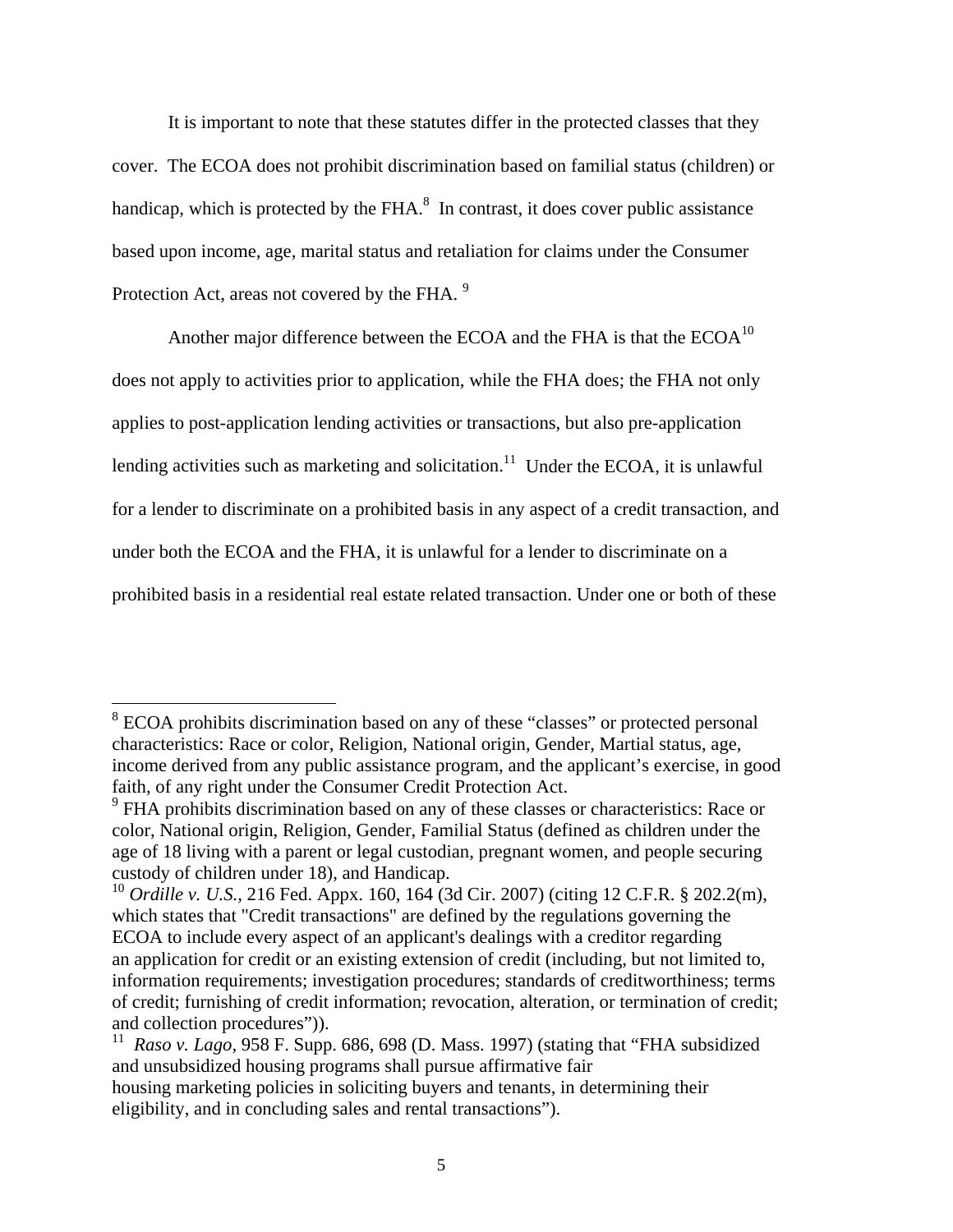laws, a lender may not, because of a protected personal characteristic, do any of the

following:

- Fail to provide information or services or provide different information or services regarding any aspect of the lending process, including credit availability, application procedures, or lending standards
- Discourage or selectively encourage applicants with respect to inquiries about or applications for credit
- Refuse to extend credit or use different standards in determining whether to extend credit
- Vary the terms of credit offered, including the amount, interest rate, duration, or type of loan
- Use different standards to evaluate collateral
- Treat a borrower differently in servicing a loan or invoking default remedies
- Use different standards for pooling or packaging a loan in the secondary market.

In Iowa, the statute that prohibits discrimination in lending is the Iowa Civil

Rights Act of 1965 (ICRA).<sup>12</sup> Section 216.10 of the ICRA makes discrimination in credit

transactions unlawful and sections 216.8 and 216.8A discuss housing discrimination.

The Iowa Supreme Court, in *State v. Keding*<sup>13</sup>, succinctly confirmed the similarity of the

ICRA and the FHA by stating, "[F]ederal court decisions interpreting the FHA are

persuasive when we consider the provisions of the Iowa Act." It is important to

recognize that the Iowa statute prohibits discrimination for additional classes, specifically

sexual orientation and gender identity.<sup>14</sup>

Additional claims under Iowa law, besides those codified in the ICRA, may also exist. Section 537.3311 prohibits discrimination in credit transactions, but its applicability to lending discrimination—specifically mortgages—is limited because it

<sup>&</sup>lt;sup>12</sup>The "Iowa Civil Rights Act of 1965" is codified in Iowa Code Chapter 216 (2009).

<sup>13</sup> 553 N.W.2d 305, 307 (Iowa 1996).

<sup>&</sup>lt;sup>14</sup> IOWA CODE ANN. § 216.8 (West 2010).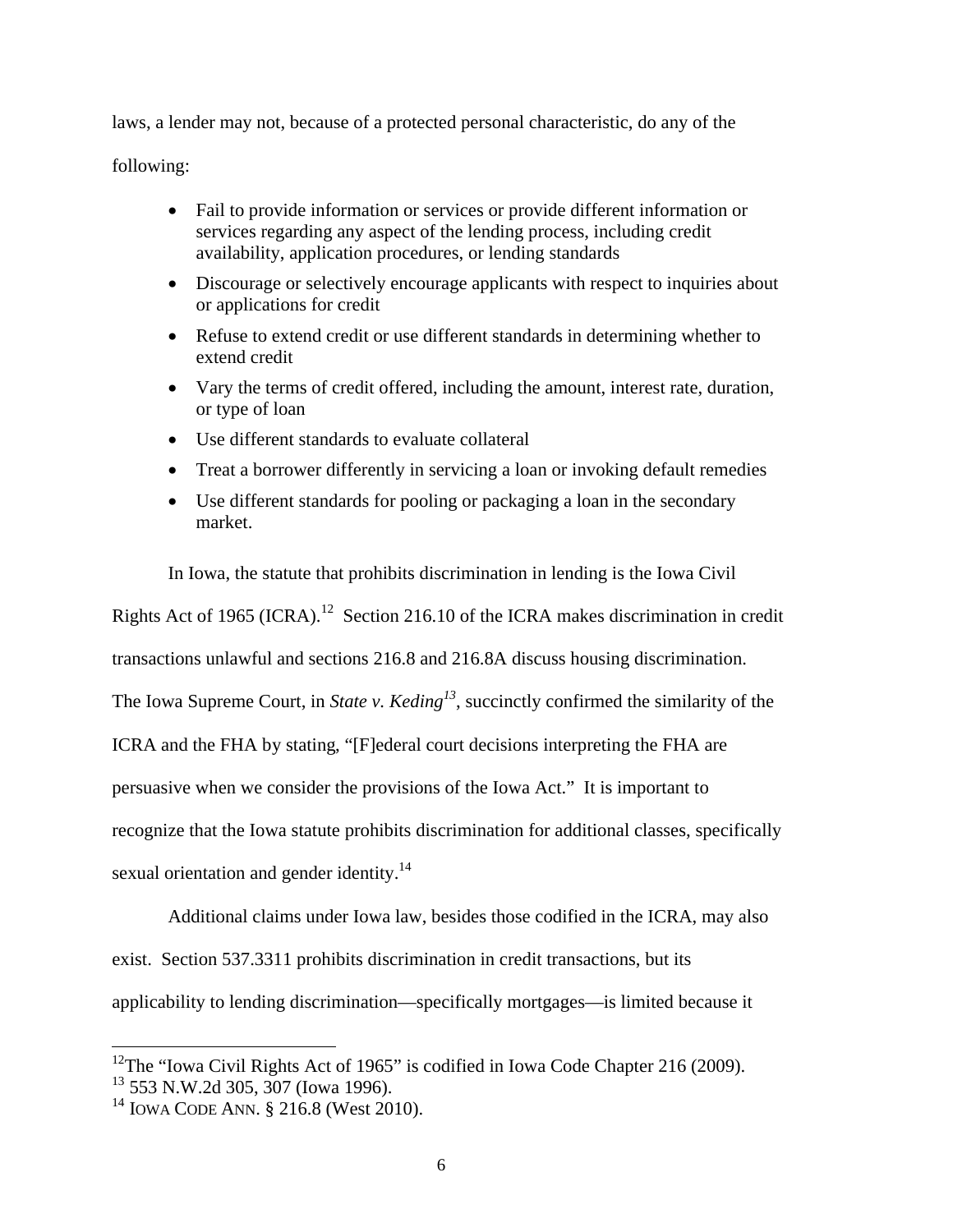does not apply to amounts financed greater than \$25,000. Sections 535A.1 to 535A.9 forbid redlining in lending decisions.

# **III. Bringing a Claim**

 $\overline{a}$ 

The FHA provides a victim of lending discrimination different methods for bringing a claim.<sup>15</sup> An individual can file a complaint with the Department of Housing and Urban Development (HUD), which will initiate an administrative hearing or a court suit. She may also file a direct court action either simultaneously or sequentially to the administrative hearing. In addition, the Attorney General can file suit on behalf of aggrieved parties. The procedures for bringing the complaint vary depending on the mechanism used.

Victims of ECOA violations can file a complaint with HUD or file their own private civil action. HUD complaints must be filed within one year of the incident. Given the number of procedural requirements of the ECOA, there exist many ECOA violations on non-discriminatory grounds.<sup>16</sup>

Other ECOA considerations include where and if a complaint can be filed.<sup>17</sup> Of special concern to both ECOA and FHA claims is the applicability of an arbitration agreement. The existence of an arbitration agreement may bar the plaintiff from filing a civil action, leaving them with a less than desirable option of arbitration. Arbitration

<sup>15</sup> SCHWEMM, *supra* note 1, at § 12A:1 (1990 & Supp. 2003).

<sup>&</sup>lt;sup>16</sup> ALYS COHEN ET. AL., NATIONAL CONSUMER LAW CENTER, CREDIT DISCRIMINATION 231-32 (5th ed. 2009).

<sup>17</sup> Chicago Lawyer's Committee for Civil Rights Under Law, Inc., *The Law of Mortgage Lending and Insurance Discrimination: A Substantive and Procedural Manual for Attorneys*, http://www.clccrul.org/publications.html (accessed June 1, 2010) (providing a listing of the advantages and disadvantages of administrative hearings and private civil actions).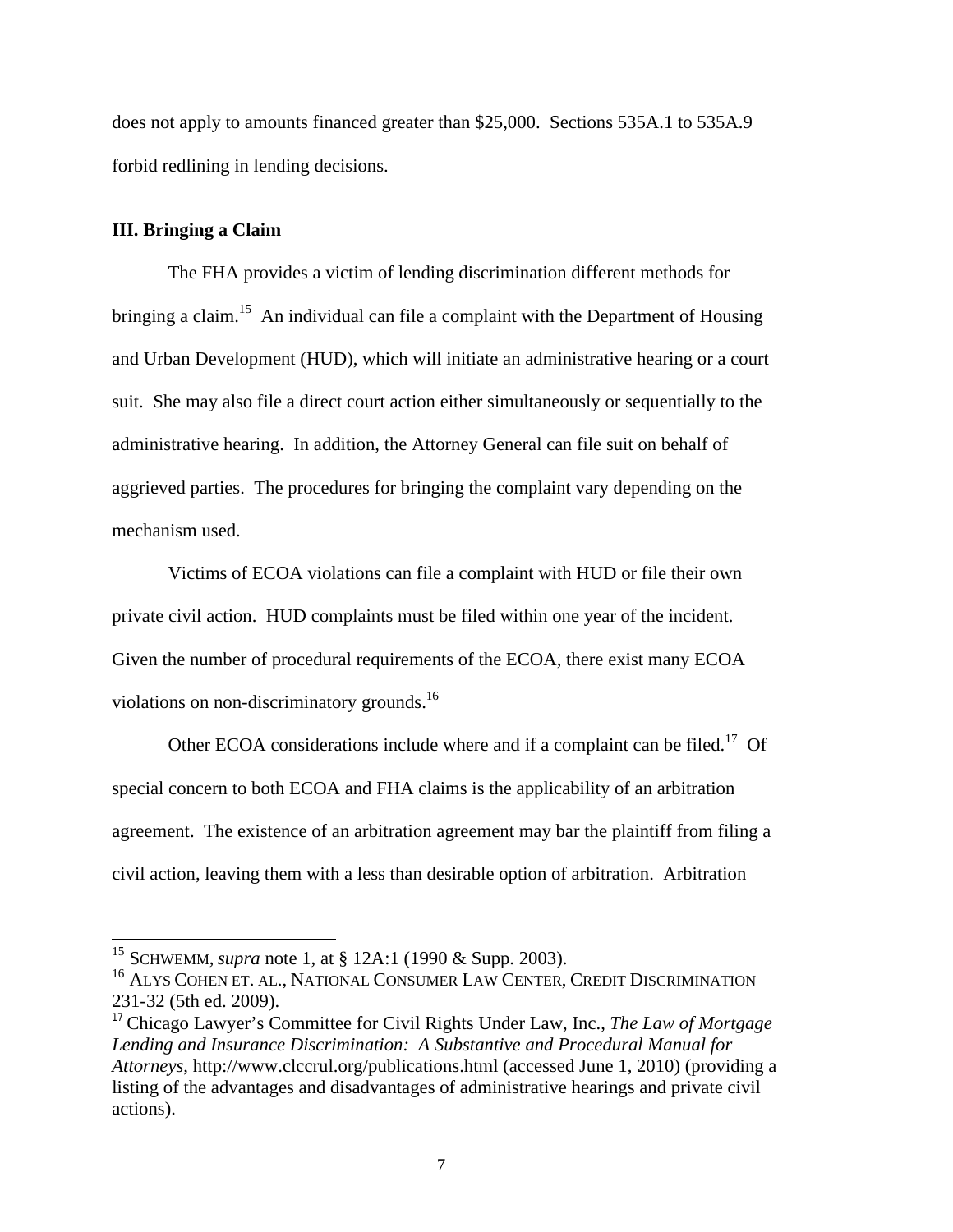agreements often require each party to pay their own attorney's fees. These costs have been found to be unenforceable given the prohibitive nature such requirements have in the context of discriminatory lending.<sup>18</sup>

ECOA and FHA claims have a two-year statute of limitations for private civil actions. Under the ECOA this generally begins to run on the date of the violation, not the date when credit was applied for.<sup>19</sup> A FHA complaint must be filed within one year of the violation and, if the plaintiff chooses to file a private suit, the two-year limitations period is tolled while the complaint is proceeding.<sup>20</sup> The Iowa Code requires that an administrative complaint be filed within 300 days from the date of the violation.<sup>21</sup> A civil action must be filed within two years from the date of occurrence with the stipulation that the claim is tolled during the administrative hearing process. $^{22}$ 

## **IV. Disparate Treatment**

When making a case for disparate treatment, if the plaintiff is able to supply sufficient direct evidence indicating that prohibited factors were used in the denial of a loan application, then there is no need to complete the more difficult circumstantial evidentiary process.<sup>23</sup> However, as is often the case, direct evidence is difficult to obtain and thus the courts frequently require the following *McDonnell Douglas* analysis.

First, it is necessary to distinguish the difference between the requirements of the ECOA and the FHA and other claims that may be brought under sections 1981 and 1982

l

 $^{22}$  § 216.16.

<sup>18</sup> *Id*. at 229. (citing *Kristian v. Comcast Corp.,* 446 F.3d 25, 52-53 (1st Cir. 2006)).

<sup>19</sup> *Id*. at 250-251.

<sup>20</sup> *Id.* 

 $^{21}$  § 216.15.

<sup>23</sup> COHEN, *supra* note 18, at 70 (2009).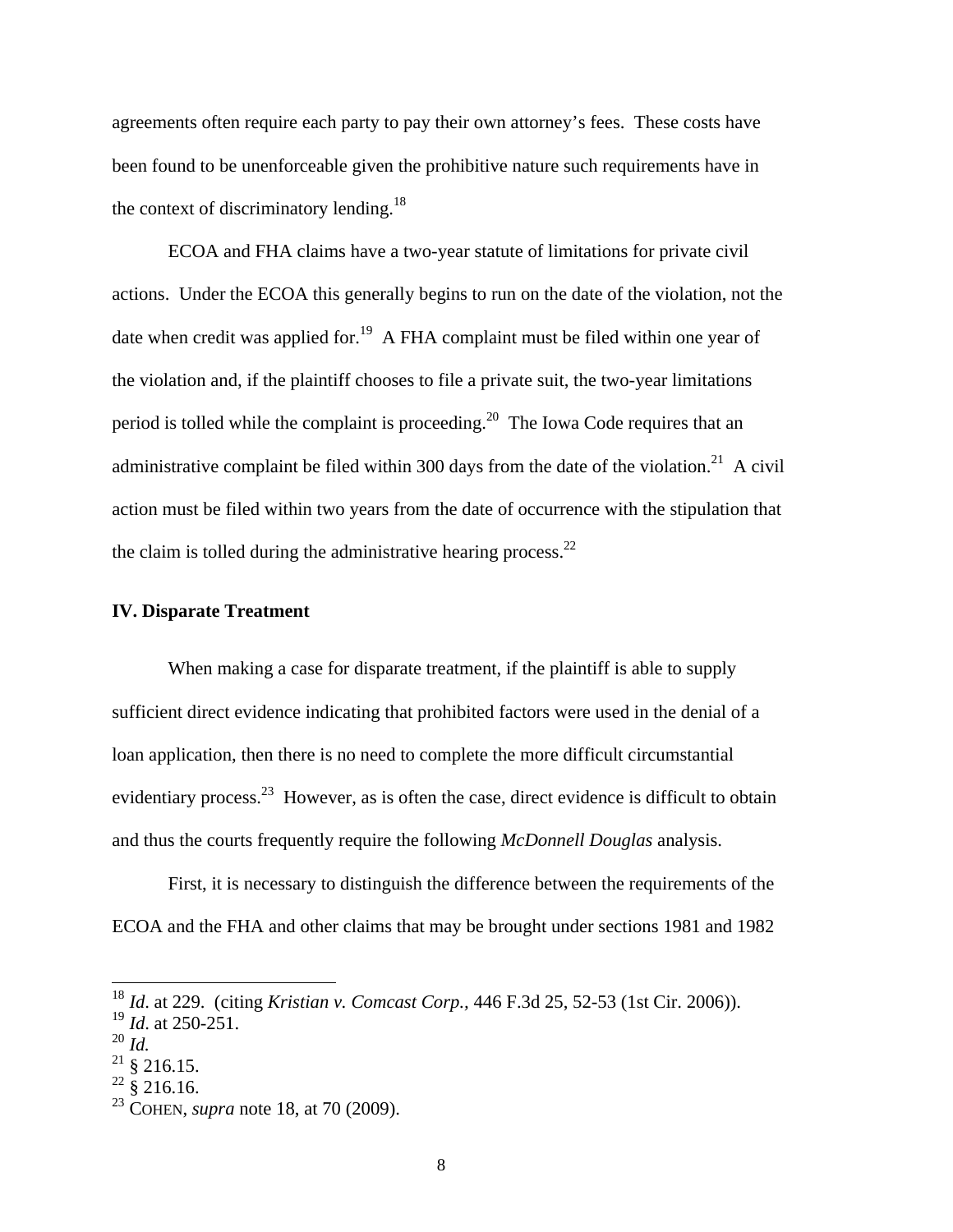of the Civil Rights Act of 1964.<sup>24</sup> These sections not only give citizens the right to enforce contracts and buy or sell property, $^{25}$  but also maintain a higher standard in discrimination cases by requiring a plaintiff to show intentional discrimination. In contrast, under the ECOA and the FHA the plaintiff must merely show that race, or some other protected factor was a component in the denial of the loan application.

With the exception of the Seventh Circuit, in order to establish a prima facie showing of discrimination under the FHA and the ECOA, a plaintiff must show (1) membership in a protected class; (2) he or she applied for and was qualified for a loan with a lending institution; (3) the loan was rejected despite his or her qualifications; and (4) the lending institution continued to approve loans for applicants with similar qualifications.26

The fourth element, especially in the context of lending, can be difficult to prove. The decision in *Latimore v. Citibank Federal Savings Bank* proves that showing the lending institution approved loans for similarly qualified applicants in a credit transaction is challenging given the non-competitive nature of those transactions.<sup>27</sup> In addition, it can be extremely difficult to show that the plaintiff's application was exactly the same as the loans that were approved. In this regard, courts have been lenient in not requiring strict similarity in loan applications.<sup>28</sup> The fourth element could also be proved if "the

 $^{24}$  42 U.S.C.A. §§ 1981-1982.

<sup>25</sup> *Id*. 26 *Rowe v. Union Planters Bank,* 289 F.3d 533, 535 (8th Cir. 2003).

<sup>27</sup> *Latimore v. Citibank Fed. Savings Bank*, 151 F.3d 712, 714-16 (7th Cir. 1998).

<sup>28</sup> COHEN, *supra* note 18, at 73 (2009).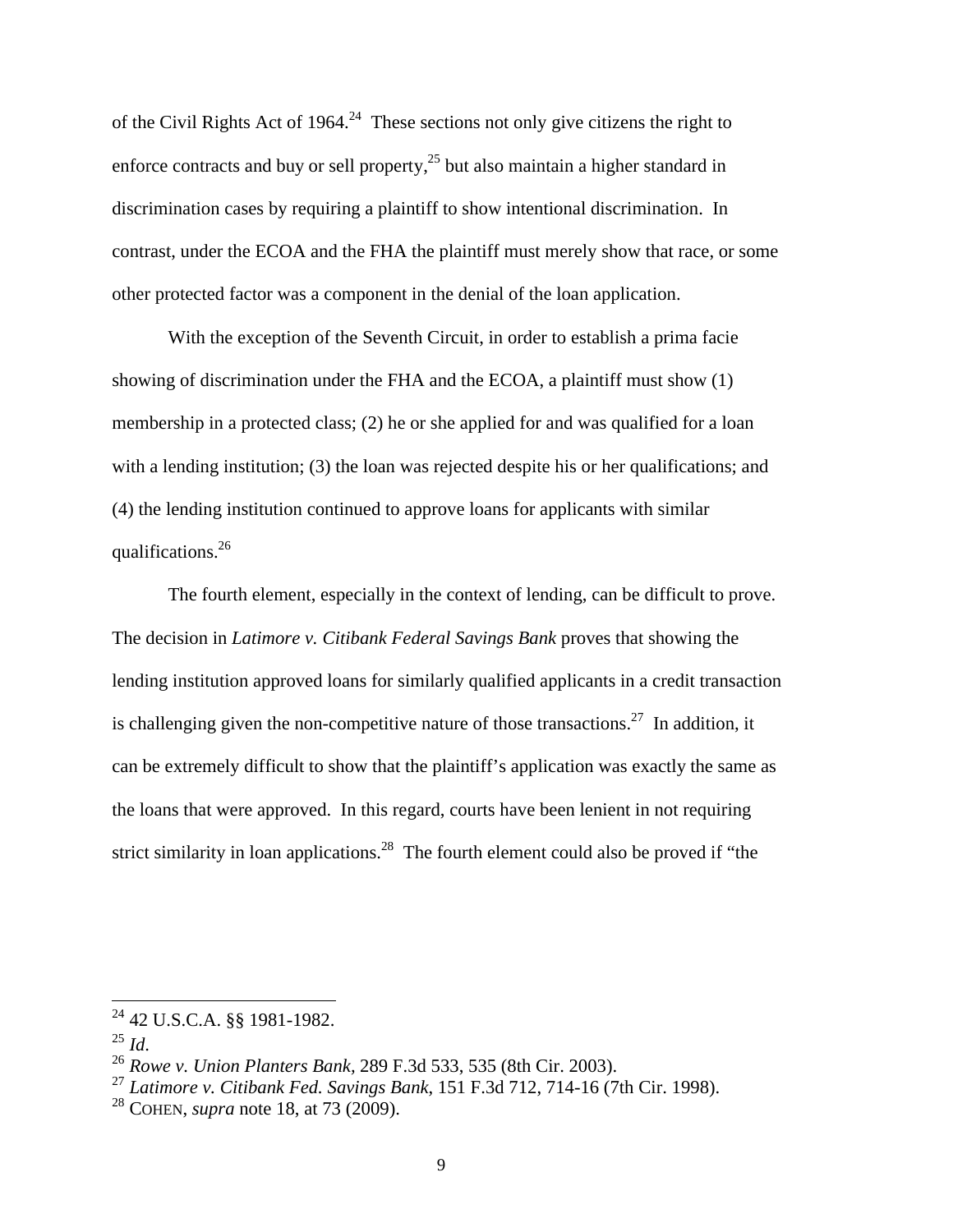plaintiff presents direct evidence that the lender intentionally targeted" them in a lending transaction.<sup>29</sup>

After establishing a prima facie case, the plaintiff creates a presumption of discrimination, which must then be rebutted by the defendant. The defendant has the burden of production and must provide admissible evidence that would allow the trier of fact to reasonably determine that the denial was not based on impermissible, discriminatory considerations.<sup>30</sup> In essence, it is up to the defendant to "articulate some legitimate, nondiscriminatory reason..." for the denial.<sup>31</sup> Should the defendant fail to produce such evidence, the plaintiff prevails.

If the defendant is able to rebut the presumption of discrimination, then the plaintiff "is given a final opportunity to show that the legitimate reasons offered by the defendant were merely a 'pretext' for discrimination."32 The plaintiff maintains the burden of persuasion and must convince the trier of fact beyond a preponderance of the evidence that the defendant illegally discriminated against them. Rebutting the presumption of discrimination and establishing a pre-text for discrimination becomes the most challenging aspect of housing discrimination litigation.

Many of the principles of housing discrimination cases have been imported from employment discrimination litigation. With regard to employment discrimination, the introduction of evidence related to the defendant's treatment of similarly qualified applicants is very persuasive.<sup>33</sup> However, in lending discrimination this can be difficult

l

<sup>29</sup> *House v. Cal State Mortg*. *Co*., 2009 U.S. Dist. LEXIS 58529 (E.D. Cal. 2010).

<sup>30</sup> *Texas Dept. of Community Affairs v. Burdine*, 450 U.S. 248, 257 (1981).

<sup>31</sup> *McDonnell Douglas Corp. v. Green*, 411 U.S. 792, 802 (1973).

<sup>32</sup>SCHWEMM, *supra* note 1, at § 10:2 (1990 & Supp. 2001).

<sup>33</sup> *McDonnell Douglas Corp.*, 411 U.S. at 804.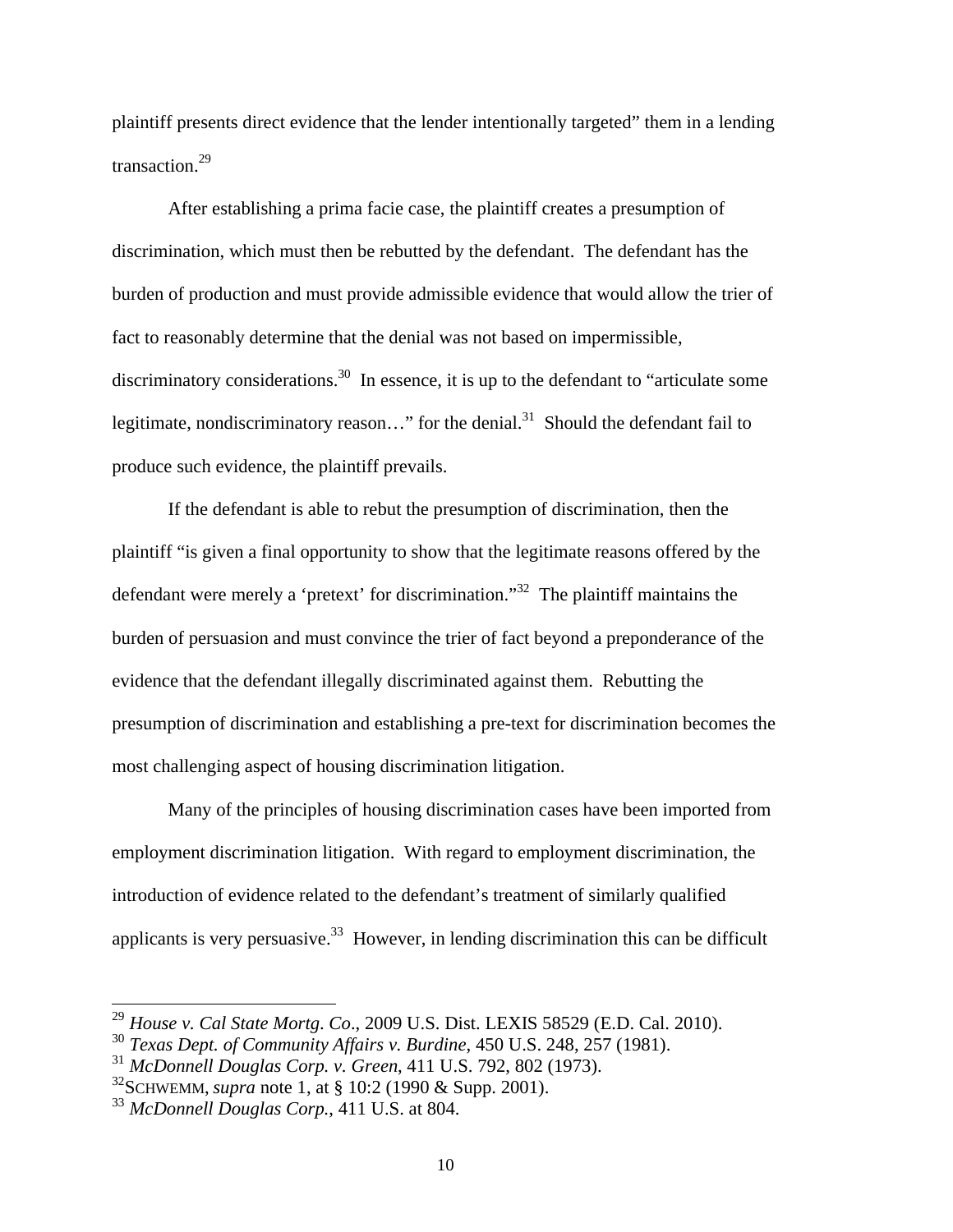to ascertain because of its less adversarial nature. Unlike in employment cases, here there are often not a lot of similarly qualified applicants for a mortgage or a rental property. Therefore, testers, or comparators, are utilized.

A tester is a similarly qualified applicant, not a member of the plaintiff's protected class that is used to evaluate whether a defendant's motives for denying the plaintiff were legitimate.<sup>34</sup> If the tester is approved for financing where the plaintiff was not, this may indicate that the defendant was illegally discriminating when declining the plaintiff's application. Testing evidence can be crucial and dispositive in establishing lending discrimination.35

The effectiveness of testers is best seen through judicial decisions. A plain and effective use of testers is illustrated in *Pollitt v. Bramel*, <sup>36</sup> where testers were employed after the conduct of the defendant in the rental of a mobile home indicated a possibility of discrimination, and the plaintiff initiated a complaint.<sup>37</sup> Here, a pair of white testers was shown mobile homes that the defendant indicated were available for immediate occupancy.38 However, a black tester inquiring the next day was told there were no homes available.<sup>39</sup> Evidence at trial indicated that as of the date the black testers were denied, there were four trailers vacant.<sup>40</sup> The court found that the defendant had discriminated against plaintiffs on the basis of race and awarded compensatory and

 $^{37}$  *Id.* 

l

- $\frac{39}{1}$   $\frac{1}{4}$
- *<sup>40</sup> Id.*

<sup>34</sup> *Havens Realty Corp. v. Coleman*, 455 U.S. 363, 373 (1982).

<sup>35</sup> *Hamilton v. Miller*, 477 F.2d 908, 910 (10th Cir. 1973).

<sup>36</sup> *Pollitt v. Bramel,* 69 F. Supp. 172 (S.D. Ohio 1987).

*<sup>38</sup> Id.*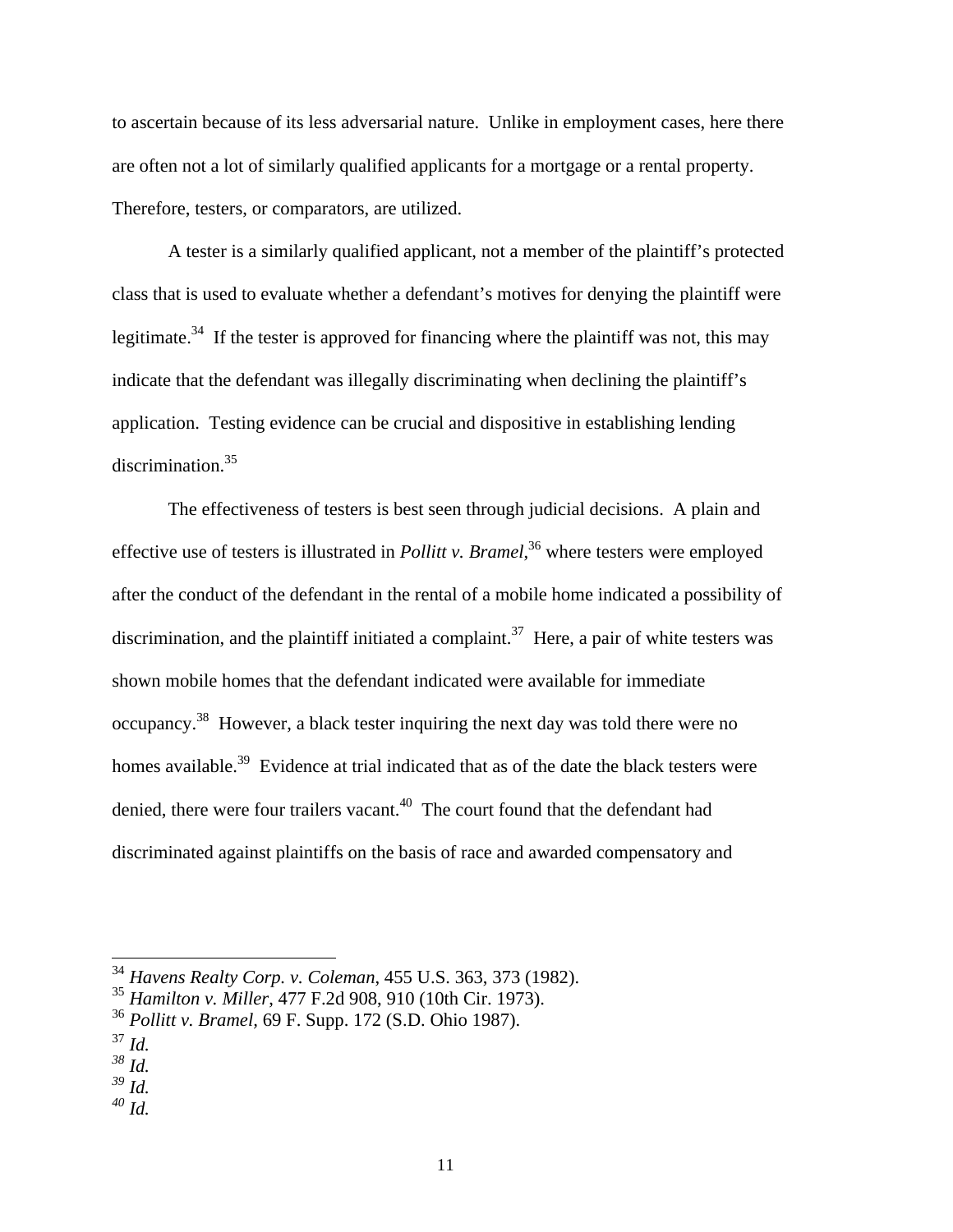punitive damages.41 The court noted that the testing evidence, combined with the other actions of the defendant, indicated that the reasons provided by defendant for denying the rental of a mobile home were merely a pretext for discrimination. <sup>42</sup> This decision, and others like it, shows that testing evidence can provide a nearly insurmountable hurdle for defendants to jump.

Of course, presenting testing evidence provides its own difficulties. The plaintiff "is required to show that [he or she] is similarly situated in all relevant aspects to the nonminority comparator."<sup>43</sup> Testers must be "nearly identical to prevent courts from secondguessing" reasonable decisions and "confusing apples with oranges."44 While extremely useful in the context of rental discrimination, the use of testers is more difficult in determining the existence of lending discrimination. Because loan applications are extremely detailed and often costly, the use of tests is often more difficult.<sup>45</sup> In addition, practical problems exist in supplying the amount of personal detail required from a loan application and correlating that information to match that of the protected class applicant.46

Offering direct evidence of discriminatory statements made by the defendant, or his agent can strengthen a plaintiff's case.<sup>47</sup> Such discriminatory remarks can be made directly to the plaintiff, a third party, another employee or resident, or tester.<sup>48</sup> These

*<sup>41</sup> Id*. at 177.

<sup>42</sup> *Id*. at 176.

<sup>43</sup> *Boykin v. Bank of America Corp*. 162 Fed. Appx. 837, 839 (11th Cir. 2005) (citing *Silvera v. Orange County Sch. Bd.,* 244 F.3d 1253, 1259 (11th Cir. 2001)).

<sup>44</sup> *Id*. 45 COHEN, *supra* note 18, at 86 (2009).

<sup>46</sup> *Id.*

<sup>47</sup> *Thronson v. Meisels*, 800 F.2d 136, 142 (7th Cir. 1986).

<sup>48</sup> SCHWEMM, *supra* note 1, at § 32:3 (1990 & Supp. 2001).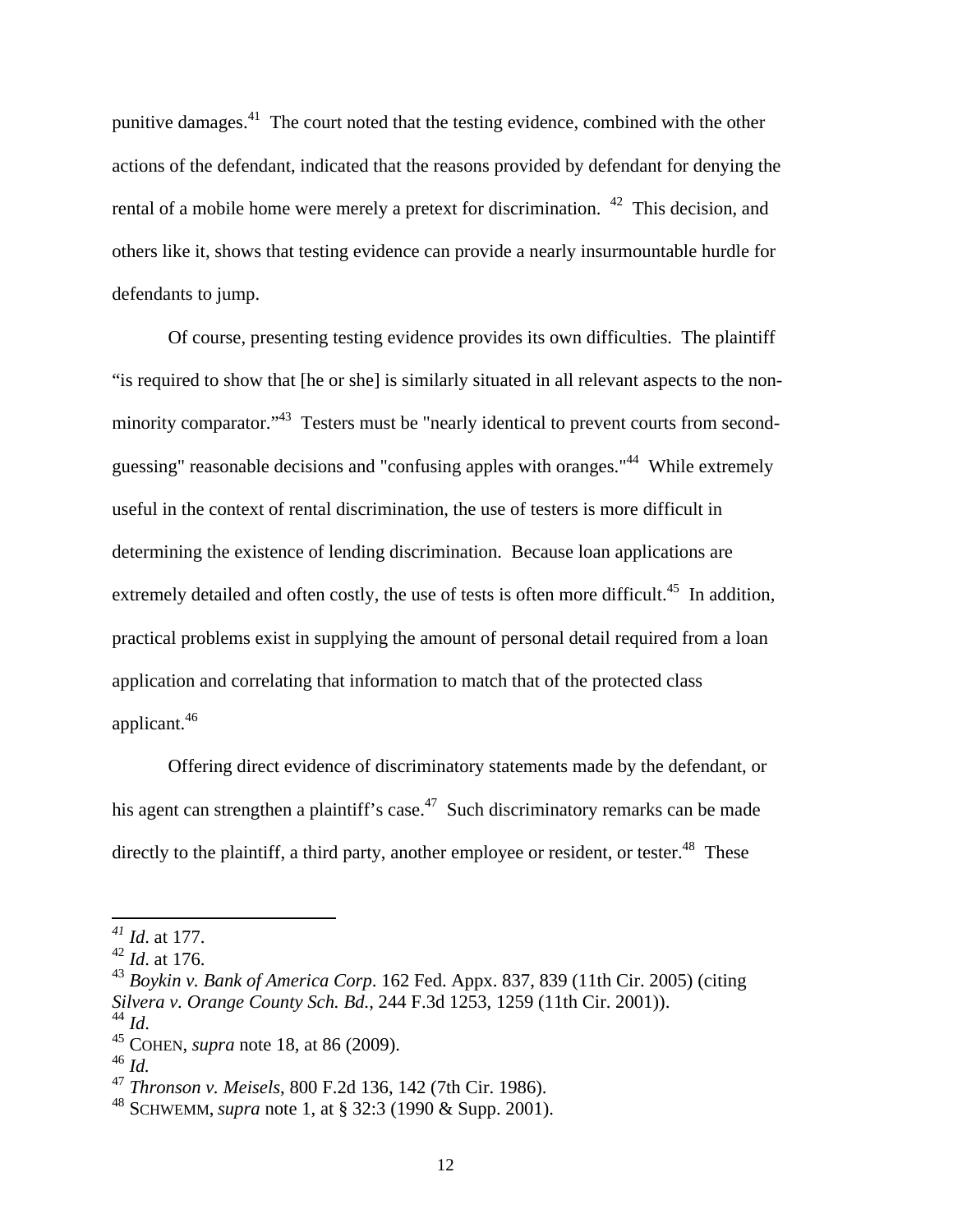statements may provide strong evidence of discrimination and the courts have found them to be very persuasive.<sup>49</sup>

## **V. Disparate Impact**

 $\overline{a}$ 

In the context of disparate impact claims, in order to establish the prima facie case the plaintiff needs to show that a defendant's facially neutral policy has a significant and adverse impact on a protected group.<sup>50</sup> There must also be a casual link between the policy and the disparate impact.<sup>51</sup> These principles, like those of disparate treatment, are imported from employment litigation.

The introduction of statistical evidence to illustrate the policy's effect on the protected group is essential. Producing statistical evidence indicating discrimination, however, is not dispositive. While no bright line rule exists, the courts have established that the plaintiff must prove that the defendant's policy has a "significantly adverse or disproportionate impact on persons of a particular [type] produced by the [defendant's] facially neutral acts or practices."<sup>52</sup> Notice that this also requires the plaintiff to show that the policy does not adversely impact other, non-protected groups or, if it does, that the policy still primarily harms members of the protected class.

The persuasiveness of statistical evidence was acknowledged in *McDonnell,*  within the context of an employment discrimination suit, when the court stated, "statistics as to petitioner's employment policy and practice may be helpful to determine whether

<sup>49</sup> *Phillips v. Hunter Trails Community Ass'n*, 685 F.2d 184, 188 (7th Cir. 1982) (Court found reference of defendant's attorney calling plaintiffs "niggers" to be indicative of defendant's discrimination).

<sup>50</sup> *Ramirez v. GreenPoint Mortg. Funding, Inc*., 633 F. Supp. 2d 922 (N.D. Cal. 2008). <sup>51</sup> COHEN, *supra* note 18, at 76 (2009).

<sup>52</sup> *Pfaff v. HUD*, 88 F.3d 739, 745 (9th Cir. 1996) (quoting *Palmer v. United States,* 794 F.2d 534, 538 (9th Cir. 1986)).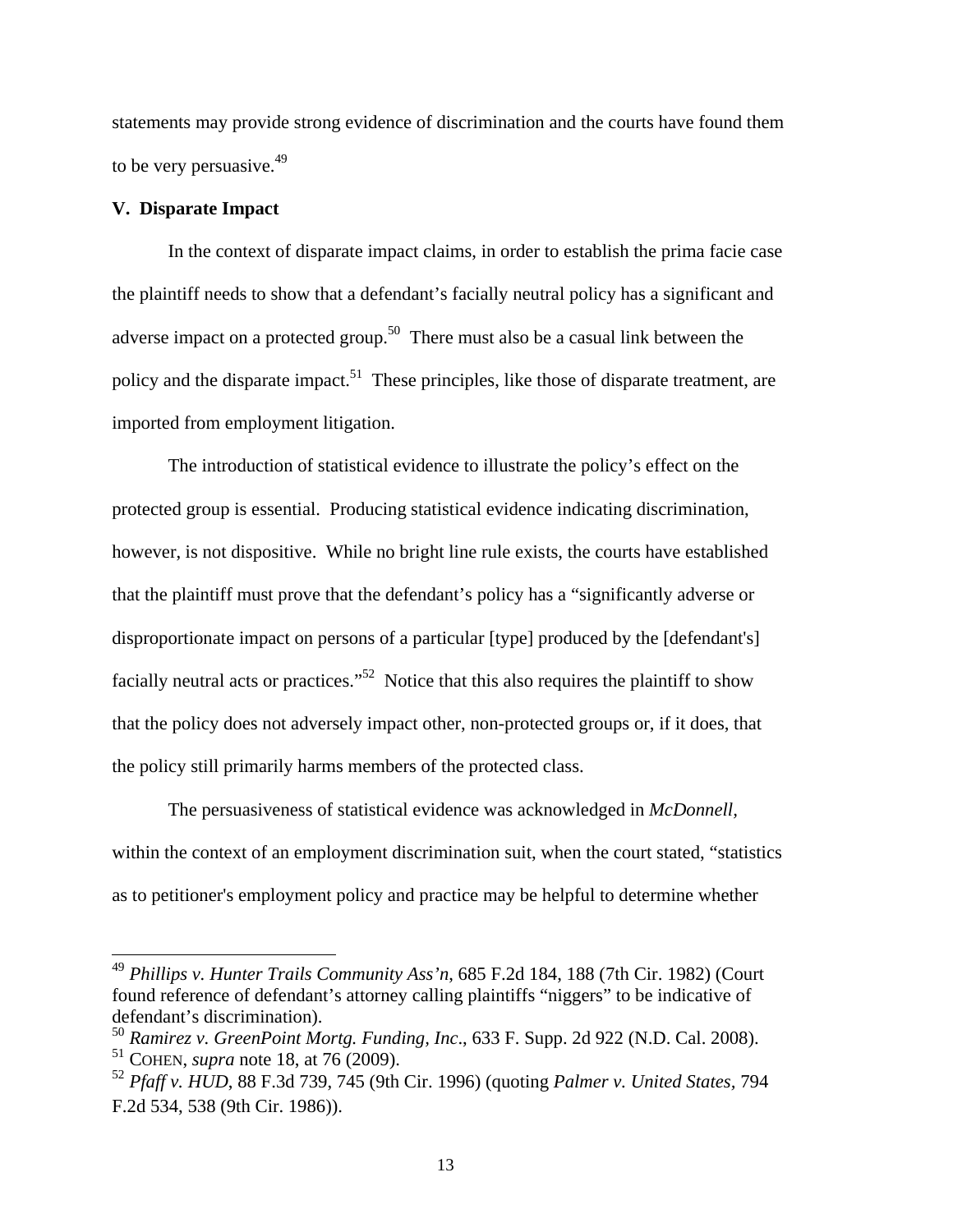petitioner's refusal to rehire respondent in this case conformed to a general pattern of discrimination against blacks."53 Local statistics are generally more effective, but national statistics can still be utilized. Statistical evidence was provided in *Ramirez* when it was shown that "the Home Mortgage Disclosure Act data from the federal government showed that minorities who borrowed from 2004 and 2006 were almost 50 percent more likely than white borrowers to have received a high-APR loan to purchase or refinance their home."54

Statistical evidence of a company's lending habits is readily available. Since the Home Mortgage Disclosure Act of 1975, the majority of lending companies have been required to annually disclose information regarding their lending activities. This information is used to evaluate whether lenders are adequately serving minority communities. Information about specific lenders can be obtained by visiting one of eight central depositories throughout the state of Iowa.<sup>55</sup>

After establishing the prima facie case of a disparate impact claim, the defendant has the opportunity to provide a business justification for the discrimination. Here, the defendant has both the burden of production<sup>56</sup> and persuasion.<sup>57</sup> While there is some disagreement between the circuits,<sup>58</sup> generally a defendant can provide evidence of a "business necessity" or show that such a practice serves the legitimate goals of the lender.

 $\overline{a}$ 

<sup>55</sup> Federal Financial Institutions Examination Council, *Central Depository Database,* http://www.ffiec.gov/CentralDepository/default.aspx; *select* IA – IOWA (2010).

<sup>53</sup> *McDonnell Douglas Corp.*, 411 U.S. at 805.

<sup>54</sup> *Id.* at 928-29.

<sup>56</sup> *Cota v. Tucson Police Dept.*, 783 F. Supp. 458, 472 (D. Ariz. 1992).

<sup>57</sup> SCHWEMM, *supra* note 1, at § 10:5 (1990 & Supp. 2001) (Stating it is unclear whether the 1991 Civil Rights Act, which shifted the burden of persuasion in Title VII cases of employment discrimination to defendants, is also applicable to cases under Title VIII). <sup>58</sup> *Compare Huntington Branch, NAACP v. Town of Huntingon*, 844 F.2d 926, 939 (2d

Cir. 1988). And *Pfaff v. HUD*, 88 F.3d 739, 747 (9th Cir. 1996).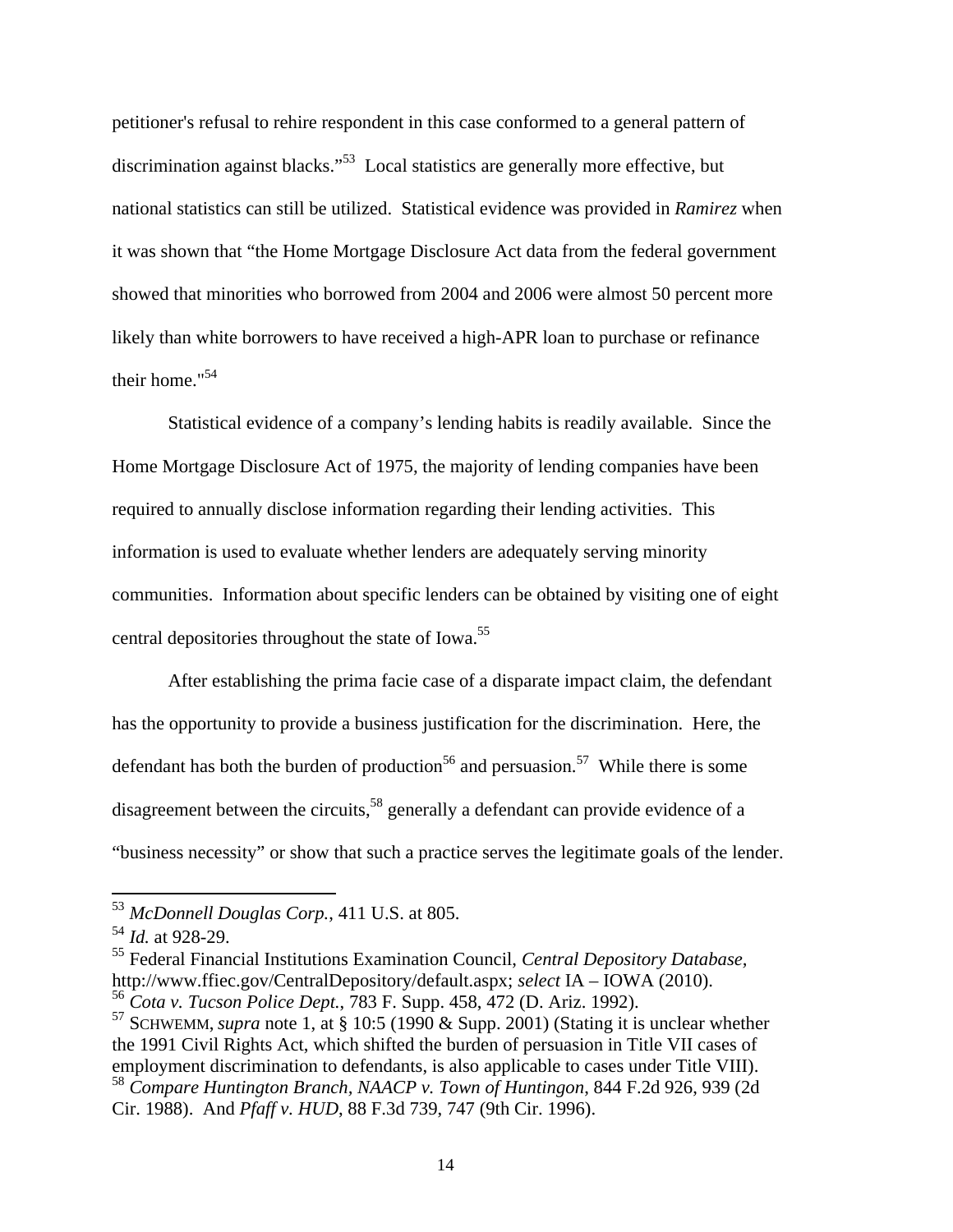The Eighth Circuit has defined a business necessity as a policy that has a "manifest relationship."59 In *Smith v. Des Moines*, the majority found that the defendant established a manifest relationship for requiring captains in the fire department to pass a fitness test that was necessary to wear a self-contained breathing apparatus because those devices are used when suppressing fires, which is a duty often performed by captains.  $60$ 

Even upon a showing of business necessity, the plaintiff may still prevail if they can demonstrate that there are other effective policies that result in a lesser discriminatory impact.<sup>61</sup> "If the creditor demonstrates a significant business justification, the plaintiff can still prove discrimination if another practice meeting the creditor's legitimate concerns would have less of a discriminatory impact."<sup>62</sup> The plaintiff has to illustrate that the less discriminatory policy will equally meet the defendant's business concerns and objectives.<sup>63</sup>

Some courts have implemented criteria for the evaluation of a disparate impact claim under the FHA:

(1) the strength of the plaintiff's statistical showing; (2) the legitimacy of the defendant's interest in taking the action complained of; (3) some indication-which might be suggestive rather than conclusive-of discriminatory intent; and (4) the extent to which relief could be obtained by limiting interference by, rather than requiring positive remedial measures of, the defendant.<sup>64</sup>

The first criterion requires the court to assess the strength of the plaintiff's statistical

evidence and its effect on not just the protected class, but also the population in general.

This has sometimes led to an evaluation of the demographic background of the affected

l

<sup>59</sup> *Smith v. Des Moines*, 99 F.3d 1466, 1471 (8th Cir. 1996).

<sup>60</sup> *Id.*<sup>61</sup> *Cota*, 783 F. Supp. at 472.

<sup>62</sup> COHEN, *supra* note 18, at 83 (2009).

<sup>63</sup> COHEN, *supra* note 18, at 84 (2009).

<sup>64</sup> *Phillips*, 685 F.2d at 184.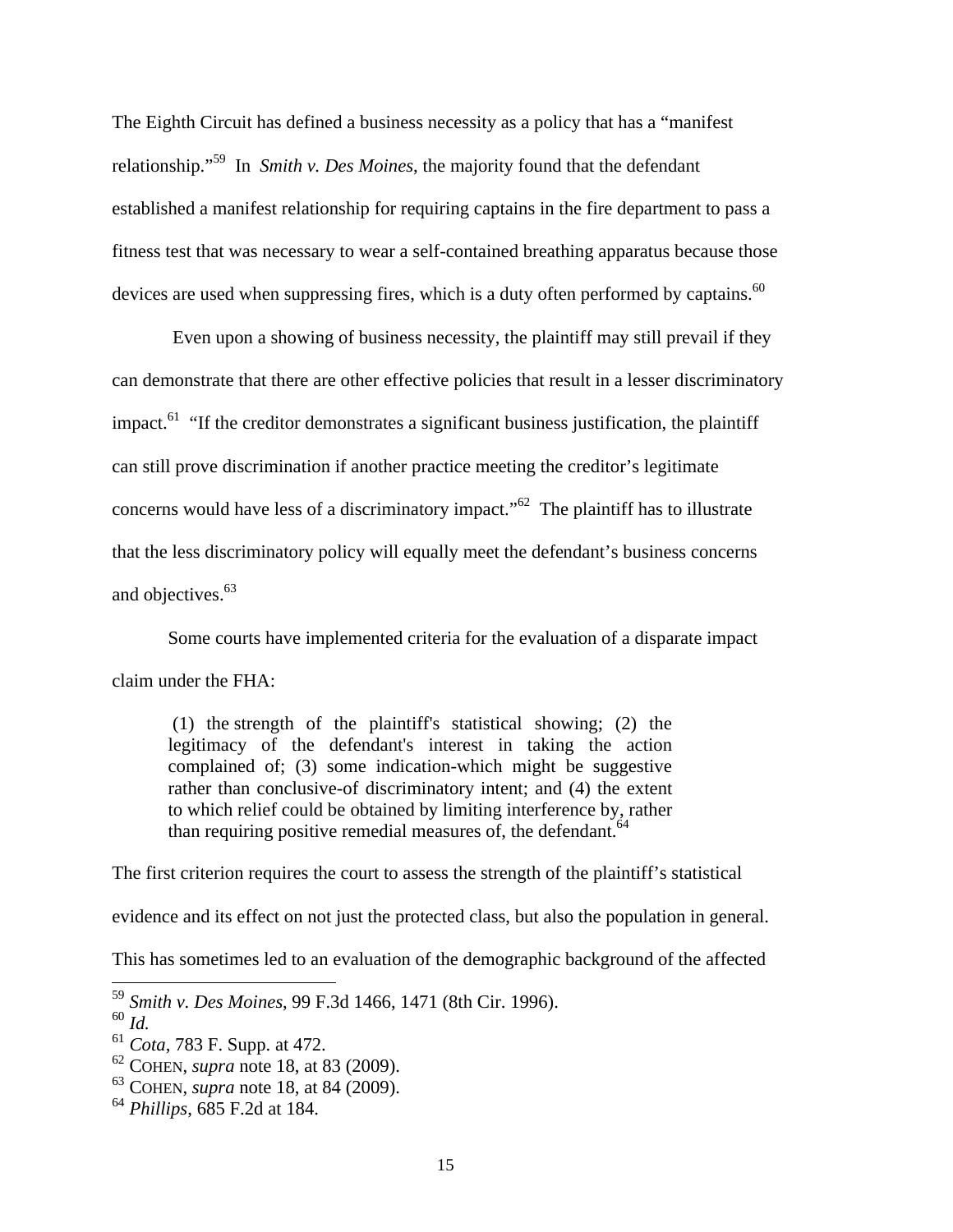area as a means to determine if the policy may have some discriminatory undertones.<sup>65</sup> The second factor determines the legitimacy of the defendant's use of a potentially discriminatory policy. Deference is given to an authorized action by a governmental body; but, unauthorized governmental action—or the policy of a defendant that perpetuates segregation—is strictly scrutinized.66

In finding the third criterion the least important of all, the court in *Metropolitan v. Arlington Heights* stated, "The equitable argument for relief is stronger when there is some direct evidence that the defendant purposefully discriminated against members of minority groups because that evidence supports the inference that the defendant is a wrongdoer."<sup>67</sup> If the plaintiff is unable to provide direct evidence of purposeful discrimination, then the court may require a greater showing of adverse impact before supplying a remedy.

Finally, the fourth factor illustrates the court's wish to avoid intruding too deeply upon private rights in establishing a remedy. "The courts ought to be more reluctant to grant relief when the plaintiff seeks to compel the defendant to construct integrated housing...then when the plaintiff is attempting to build integrated housing on his own land and merely seeks to enjoin the defendant from interfering with that construction."<sup>68</sup> Courts are more willing to grant relief when the remedy merely requires the defendant to cease an activity that intrudes upon the plaintiff's private rights.

<sup>66</sup> *Id.* at 1293.

l

<sup>67</sup> *Id*. at 1292.

<sup>65</sup> *Metro. Hous. Dev. Corp. v. Arlington Heights*, 558 F.2d 1283, 1291 (7th Cir. 1977) (stating "construction of low-cost housing was effectively precluded throughout the municipality or section of the municipality which was rigidly segregated. Thus, the effect of the municipal action in both cases was to foreclose the possibility of ending racial segregation in housing within those municipalities").

<sup>68</sup> *Id*. at 1293.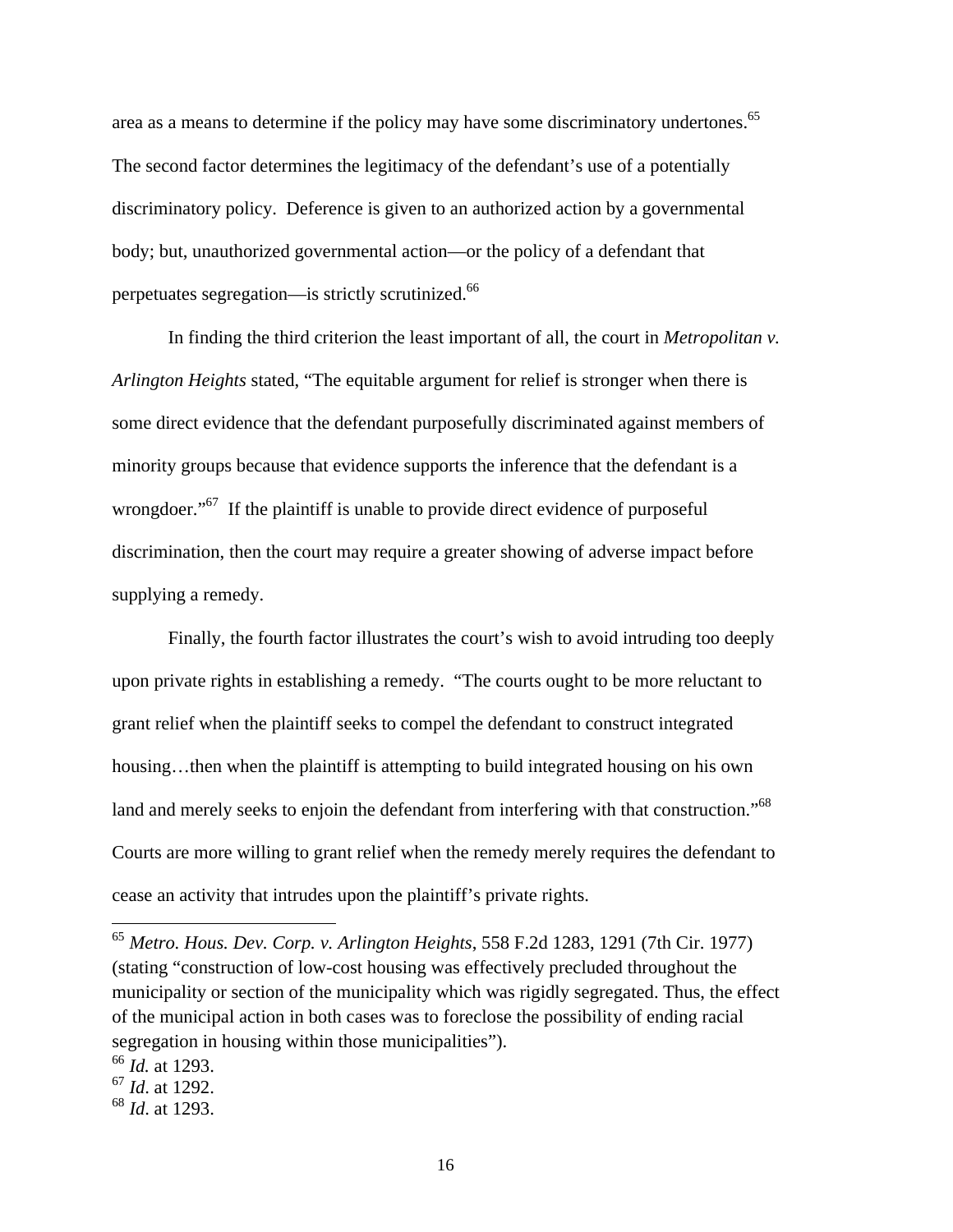## **VI. Redlining**

As described previously, redlining is the practice of using certain neighborhood characteristics as a basis for declining to lend to a borrower who wishes to purchase a home in that area. An ancillary practice called insurance redlining involves the policy of declining to provide homeowner's insurance or charging higher rates for insurance in the same areas. Both practices can severely limit the ability to purchase a home in certain neighborhoods because the approval of a mortgage application is often contingent upon the ability to obtain insurance on the property. Therefore, the ECOA and the FHA prohibit both practices.

In most redlining cases, the same prima facie requirements of a disparate treatment case are used.<sup>69</sup> Generally there exists no facially neutral policy when it comes to redlining. The lender is intentionally discriminating by refusing to grant a mortgage to the applicant because of the area in which the residence is located. However, there have been cases where the disparate impact analysis has been allowed.<sup>70</sup> Its use depends on the factual scenario involved and, in the case of insurance redlining, whether or not state law pre-empts the FHA in this area via the McCarran-Ferguson Act.<sup>71</sup>

In *Old West End Association v. Buckeye Federal Savings & Loan*, the Northern District of Ohio found that the plaintiff had established the prima facie requirements for redlining by showing (1) that the house was in a minority neighborhood, (2) an application was submitted and the appraisal indicated a fair sale price, (3) the mortgage

l

<sup>69</sup> *Latimore*, 979 F. Supp. at 666-67.

<sup>70</sup> *See Dehoyos v. Allstate Corp*., 345 F.3d 290 (5th Cir. 2003); *Owens* 

*v. Nationwide Mut. Ins. Co*., 2005 WL 1837959 (N.D. Tex. 2005).

 $^{71}$  *Id.*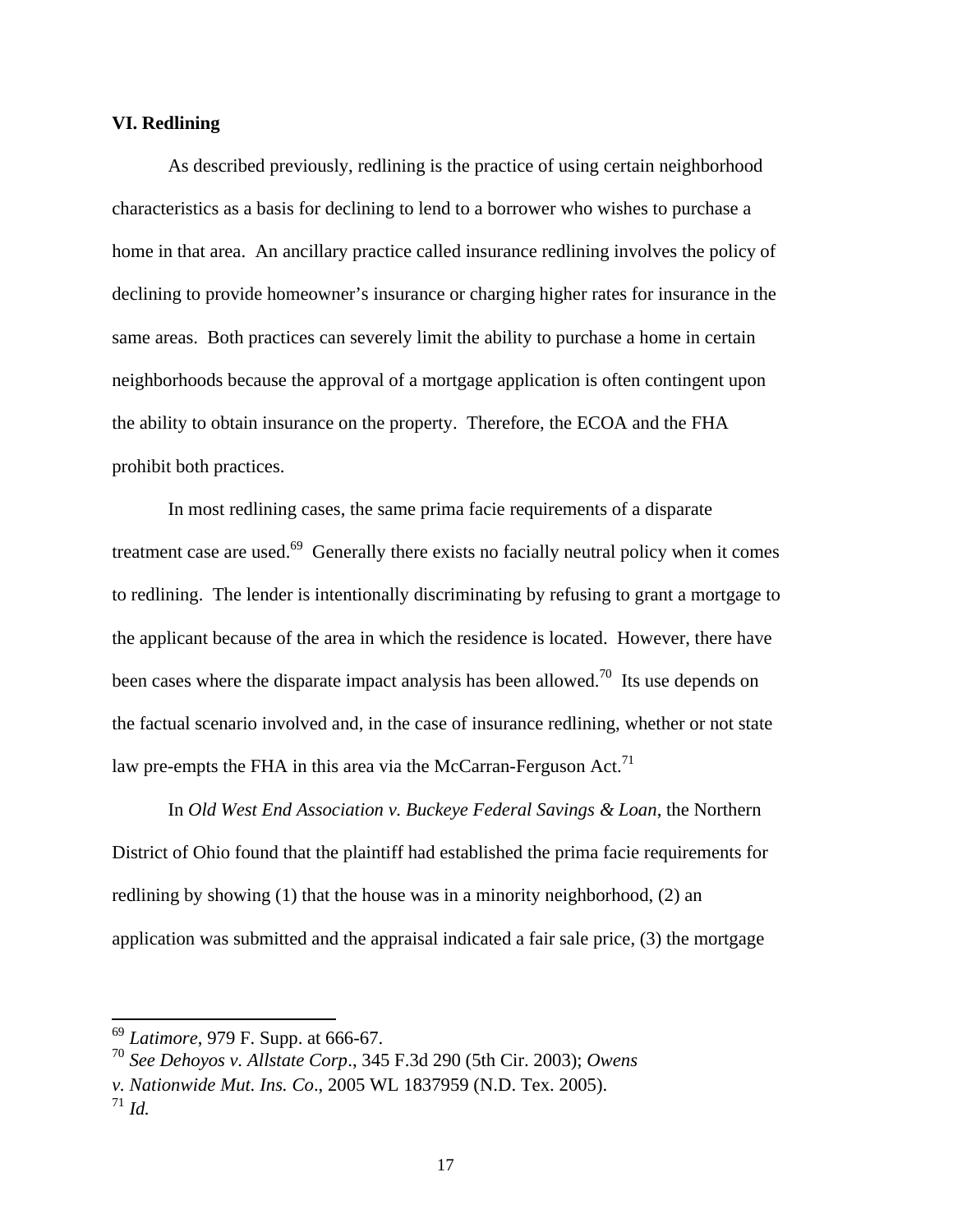application was denied, and (4) the plaintiff was qualified for the mortgage.<sup>72</sup> These requirements, while not widely adopted, are certainly elements worth considering in determining the validity and likely success of a redlining claim.

Redlining cases can be challenging to prove given the difficulty in distinguishing between discrimination with regard to a particular neighborhood and legitimate factors of that neighborhood which may result in the decline of a loan application.<sup>73</sup> As stated in *Cartwright v. American Savings & Loan Association*, "The Fair Housing Act's prohibition against denying a loan based upon the location of the dwelling does not require that a lender disregard its legitimate business interests or make an investment that is not economically sound."<sup>74</sup> In this way, the courts give deference to a lender for denying loans to particular areas.

In response to this deference, the plaintiff should offer statistical evidence of the defendant's lending pattern in the redlined area.75 In *Buycks-Roberson v. Citibank Federal Savings Bank*, the plaintiff offered evidence showing that defendant approved fewer loan applications in predominately African-American neighborhoods.76 In this class action suit, the court noted that in addition to providing such statistical evidence, the plaintiffs would need to offer individual financial information indicating that they should have been approved for the loan.<sup>77</sup> "Without such evidence neither the Court nor the jury

<sup>72</sup> *Old West End Ass'n v. Buckeye Federal S & L*, 675 F. Supp. 1100, 1103 (N.D. Ohio 1987)

<sup>&</sup>lt;sup>73</sup> ALYS COHEN ET. AL., NATIONAL CONSUMER LAW CENTER, CREDIT DISCRIMINATION 156 (5th ed. 2009).

<sup>74</sup> 880 F.2d 912, 923 (7th Cir. 1989).

<sup>75</sup> *Id.* at 922.

<sup>76</sup> 162 F.R.D. 322, 327 (N.D. Ill. 1995).

<sup>77</sup> *Id.* at 336.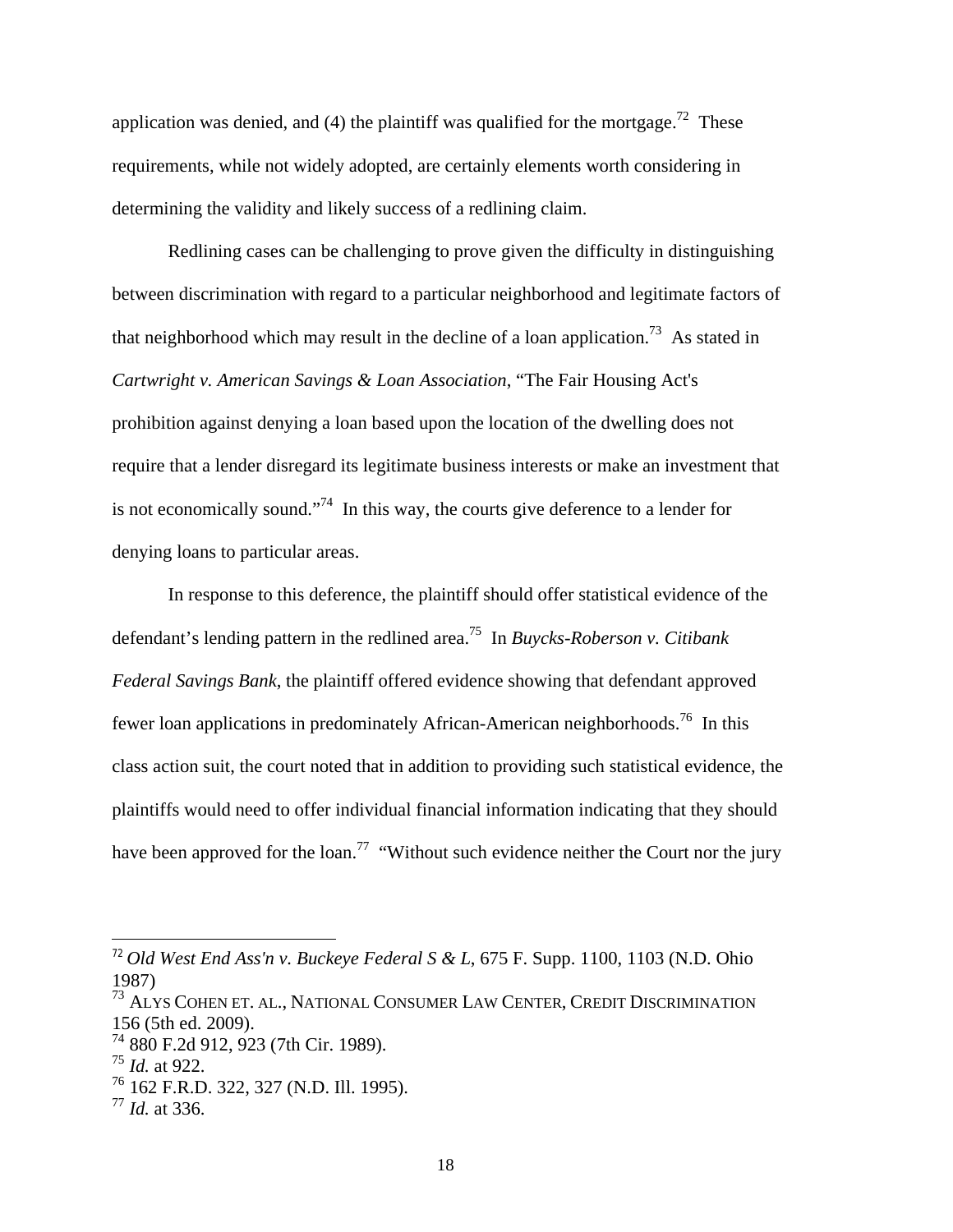could infer – on the basis of statistics alone – that Citibank engaged in discriminatory redlining."<sup>78</sup>

## **VII. Predatory Lending and Reverse Redlining**

As described thus far, under the FHA and the ECOA a lender cannot use an applicant's race, gender, or other protected status characteristic as a reason for denying the application. The courts have also found that the consideration of an applicant's protected status cannot be used as a reason for approving an application. The practice of approving loan applications for minority homebuyers in a predatory manner is a cause of action under the ECOA.79

Predatory lending has been attributed as a major cause of the housing industry collapse. Home loans were targeted toward and approved for subprime borrowers and then sold in complex financial instruments in the securities market. When a large number of these borrowers defaulted on their mortgages, the lending industry seized and that reverberated through the world economy. In Iowa alone, it is estimated that foreclosures resulted in a \$1.2 billion decline in home equity.<sup>80</sup> As a result, predatory lending has come under increased scrutiny.

Like housing discrimination, predatory lending can also take a variety of forms. The practice of asset-based lending essentially results in the approval of a mortgage, not because of the borrower's ability to pay, but because of the underlying value of the

<sup>78</sup> *Id.* 

<sup>79</sup> *Wilson v. Toussie*, 260 F. Supp. 2d 530 (E.D. N.Y. 2003).

<sup>80</sup> Center for Responsible Lending, *The Cost of Bad Lending in Iowa*, http://www.responsiblelending.org/mortgage-lending/toolsresources/factsheets/iowa.html (last updated April 2010).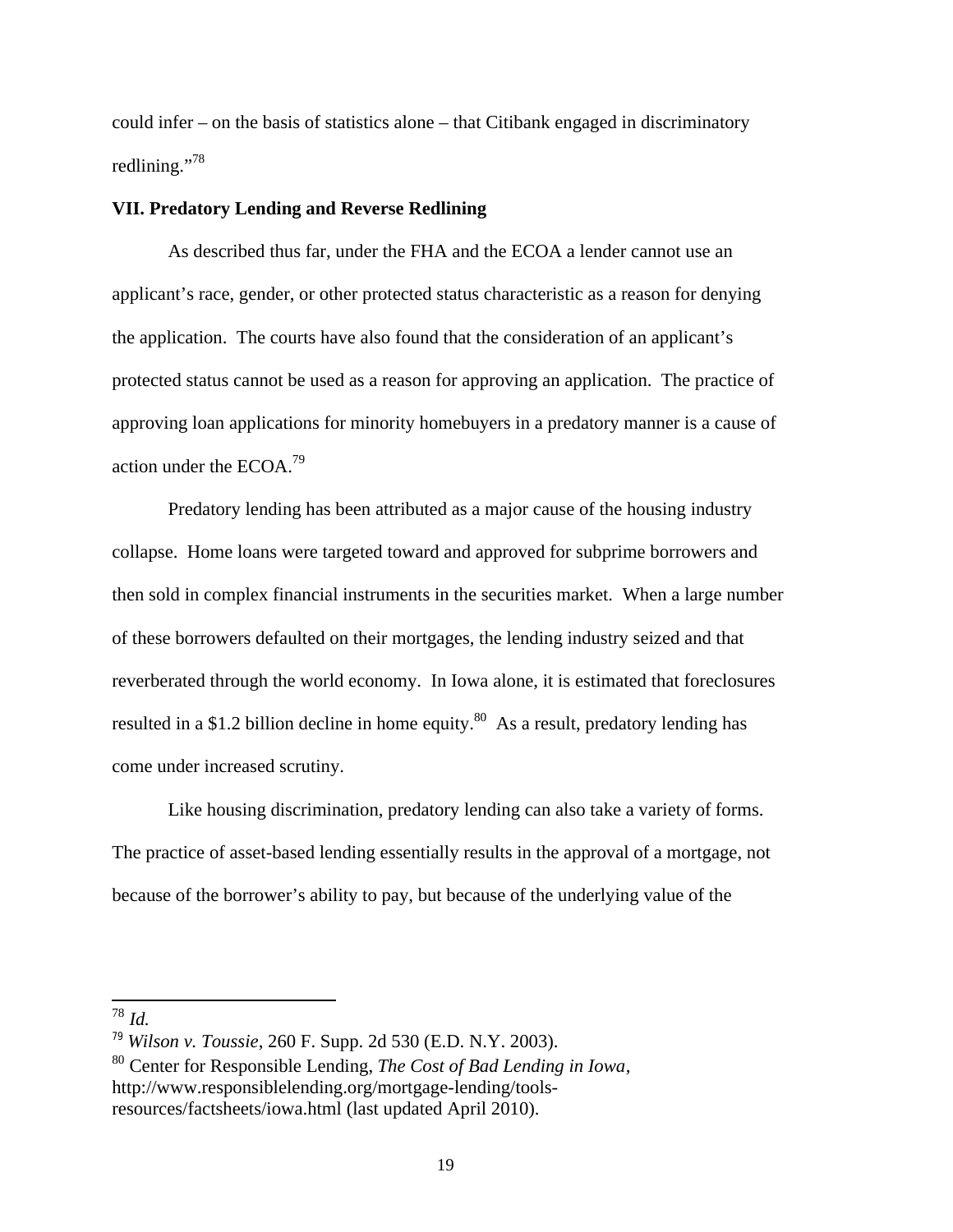home.<sup>81</sup> As such, the borrower may eventually default on the home and be forced into foreclosure wherein the mortgage holder takes possession.<sup>82</sup>

Another type of predatory lending practice is referred to as rent seeking. This occurs when the lender charges the borrower fees and interest rates in excess of the borrower's risk level.<sup>83</sup> This in itself would not be so terrible if only the lenders were not acting in a nearly monopolistic fashion, eliminating the ability of borrower's to obtain mortgages elsewhere.<sup>84</sup>

Predatory lending can involve fraud and misrepresentation.<sup>85</sup> They might also contain binding arbitration agreements, which wholly deprive the borrower of the ability to utilize the federal court system.<sup>86</sup> Oftentimes a mortgage contract will contain some or all of these predatory loan practices. $87$ 

These practices, while egregious on their own, are often targeted at society's most vulnerable populations, usually the elderly and minority groups. Predatory lenders seek out those whom lack the information and resources to comparison shop.<sup>88</sup> They then utilize aggressive marketing tactics and pressure to get borrowers to close on the mortgage.<sup>89</sup>

The mortgage contract itself is usually complex and difficult to understand and is much less straightforward than prime mortgages. "In contrast to prime-mortgage lenders,

<sup>82</sup> *Id.*

l

<sup>87</sup> *Id.* at 1261.

<sup>81</sup> Kathleen C. Engel & Patricia A. McCoy, *A Tale of Three Markets: The Law and* 

*Economics of Predatory Lending*, TEX. L. REV. 1255, 1261-65 (2002).

 $\frac{83}{84}$  *Id.* at 1265-67.<br> $\frac{84}{1}$  *Id.* 

<sup>&</sup>lt;sup>85</sup> *Id.* at 1267-68. <sup>86</sup> *Id.* at 1270.

<sup>88</sup> *Id.* at 1281-83.

<sup>89</sup> *Id.* at 1283.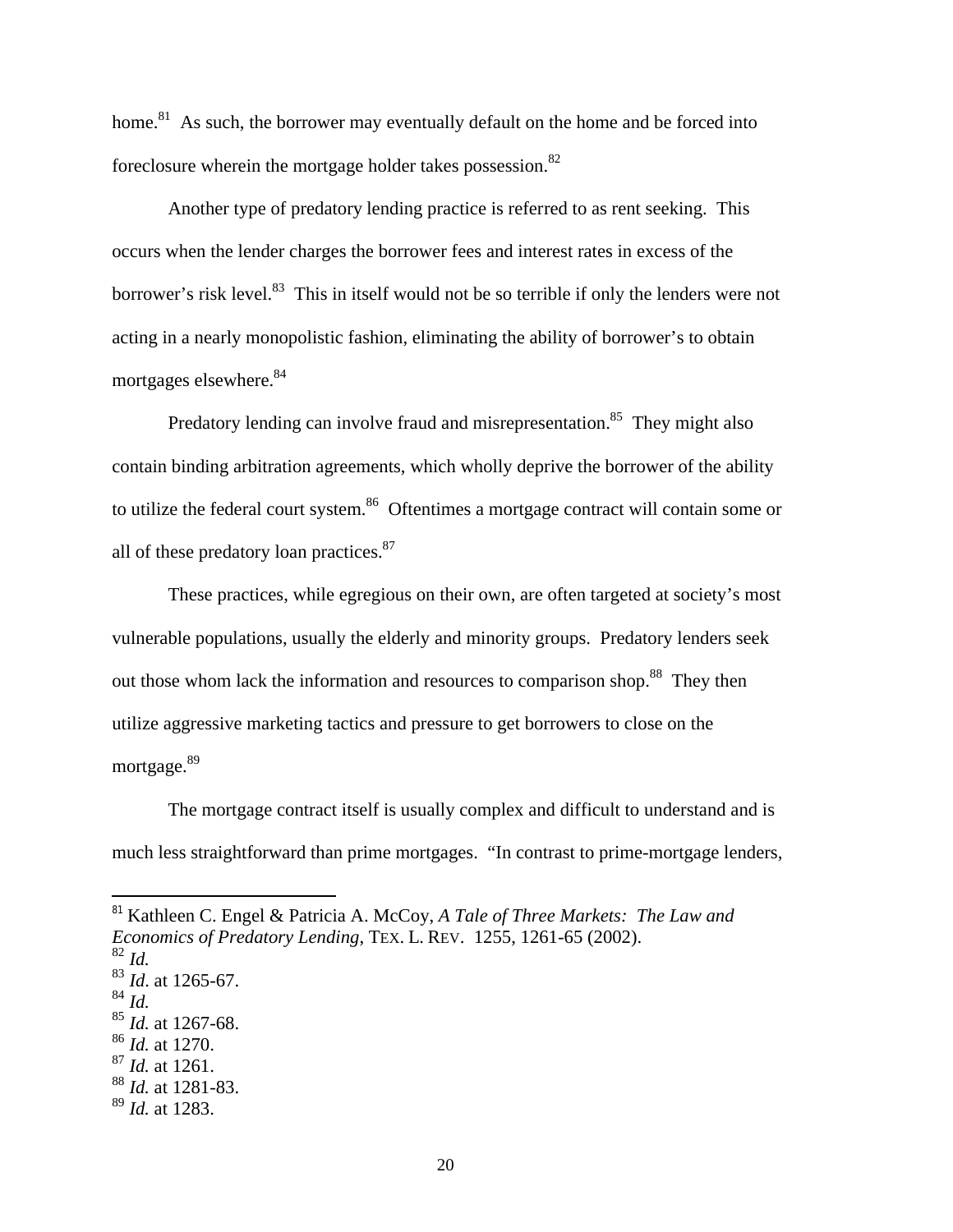predatory lenders rarely make plain-vanilla, fixed-rate loans with easily understood payment terms. Most predatory loans contain terms that require borrowers to make difficult probabilistic computations about the likelihood and magnitude of future market events that are entirely outside their control."<sup>90</sup> Predatory loans are more likely to contain adjustable-rate mortgages that also have prepayment penalties.<sup>91</sup>

Current remedies for predatory lending consist of an array of statutory law and common law. The Truth in Lending Act (TILA) is often used in suits against predatory lenders. TILA ensures disclosure of credit terms to consumers and was meant to create an atmosphere in which borrowers are able to make knowledgeable decisions.<sup>92</sup> While TILA does not attack the substantive and policy related issues of predatory lending, it can allow a plaintiff to recover if the lender violates one of the disclosure provisions.<sup>93</sup> However, a disclosure violation is not likely to provide an adequate remedy for a plaintiff and therefore a TILA claim should be brought together with additional claims.<sup>94</sup>

Like TILA, the ECOA can also be used in the predatory lending context because of its disclosure requirements, being applicable in situations where the borrower is approved for a loan in excess of the original amount requested.<sup>95</sup> The lender would then violate the notification requirements of the ECOA by not sending a denial for the original application.96

<sup>90</sup> *Id.* at 1284.

<sup>91</sup> *Id.* at 1284-85.

 $92$  15 U.S.C.A. § 1601 (West 2010).

<sup>93</sup> *Id.* 

<sup>94</sup> ELIZABETH RENUART & ALYS I. COHEN, STOP PREDATORY LENDING: A GUIDE FOR LEGAL ADVOCATES 99 (The National Consumer Law Center ed., 2007).

<sup>95</sup> RENUART, *supra* note 80, at 69. 96 *Id.*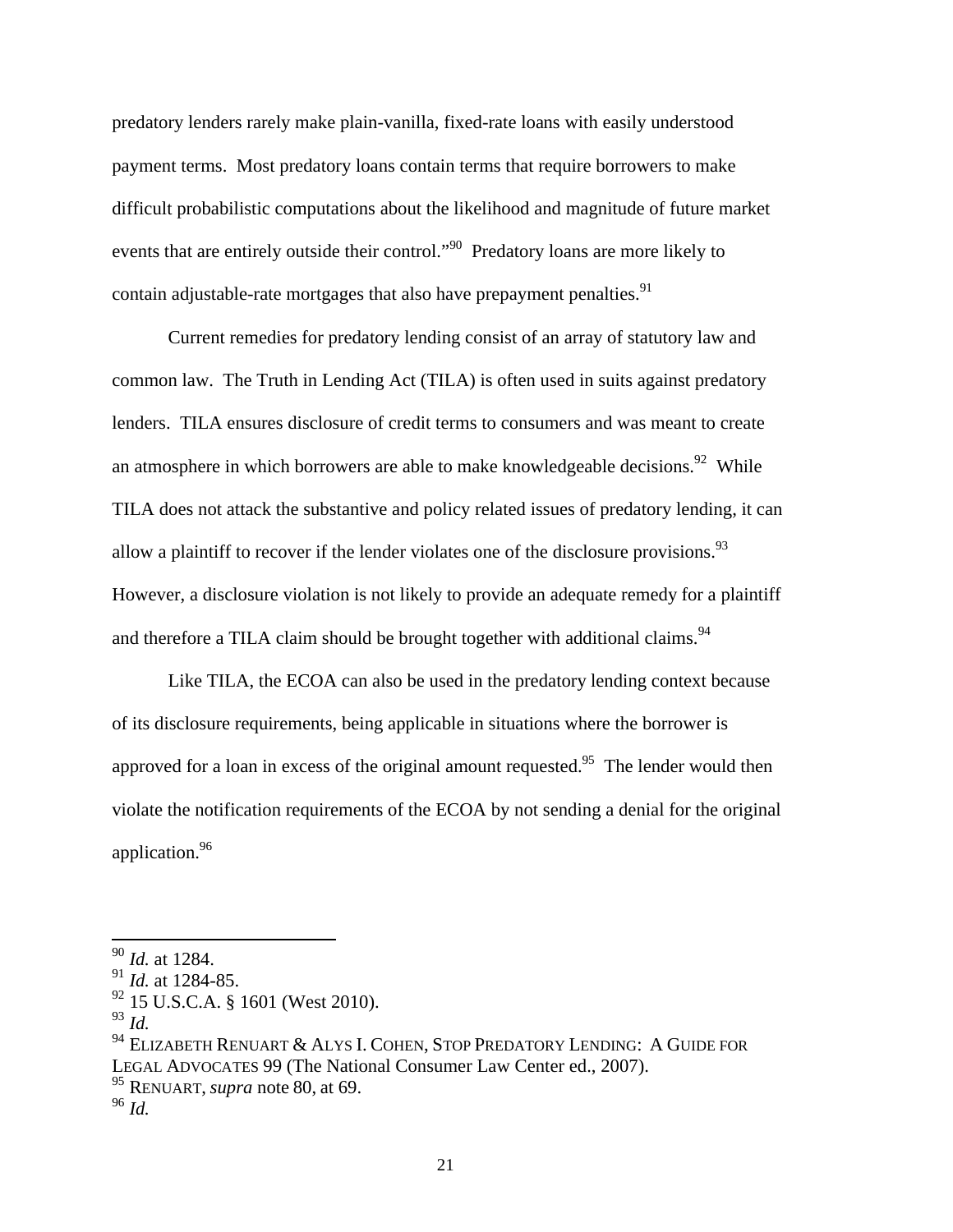There may also exist remedies under state unfair-and-deceptive-acts and practices (UDAP) statutes. UDAP statutes "usually allow for private damages actions as well as state enforcement."<sup>97</sup> Even so, state UDAP statutes are often limited in their scope and are not applicable to credit transactions, exempting predatory lenders from court action.<sup>98</sup>

While formerly one of the weakest in the nation, Iowa's UDAP law<sup>99</sup> was recently amended to allow a private right of action against companies that engage in consumer fraud or deceptive practices.<sup>100</sup> Its use in credit transactions related to housing is not entirely clear, but it appears mortgage brokers are subject to the law.<sup>101</sup> Also, given the lack of judicial decisions and litigation, its usefulness in the prevention of predatory lending is unknown at this time.

Common law remedies can be used as the basis of claims against predatory lenders. Borrowers may rely upon contract law and assert failures of formation or assent.<sup>102</sup> A civil action for fraud to rescind a contract may pose some practical problems<sup>103</sup> and may be more difficult to prove than a UDAP violation.<sup>104</sup>

The doctrine of unconscionability, as derived from section 2-302 of the Uniform Commercial Code (UCC), is one possible tool, but has been limited by the court and can

<sup>97</sup> *Id.* at 1303.

<sup>98</sup> *Id.*

<sup>99</sup> Iowa Code §714.16 (2010).

 $100$  Iowa Code § 714H.5 (2010).

<sup>101</sup> *Id.* at § 714H.3.

<sup>102</sup> *Id*. at 1299.

<sup>&</sup>lt;sup>103</sup> *Id.* at 1302-1303. (stating that Under the "American Rule," in which each party bears its own attorneys' fees and costs, suits for injunctive relief such as rescission or loan forgiveness generally do not generate sufficient funds to compensate plaintiffs' counsel"). <sup>104</sup> RENUART, s*upra* note 80, at 76 (stating that "the consumer often need not prove

reliance or intent to deceive under UDAP acts" but reliance would need to be proven in fraud case).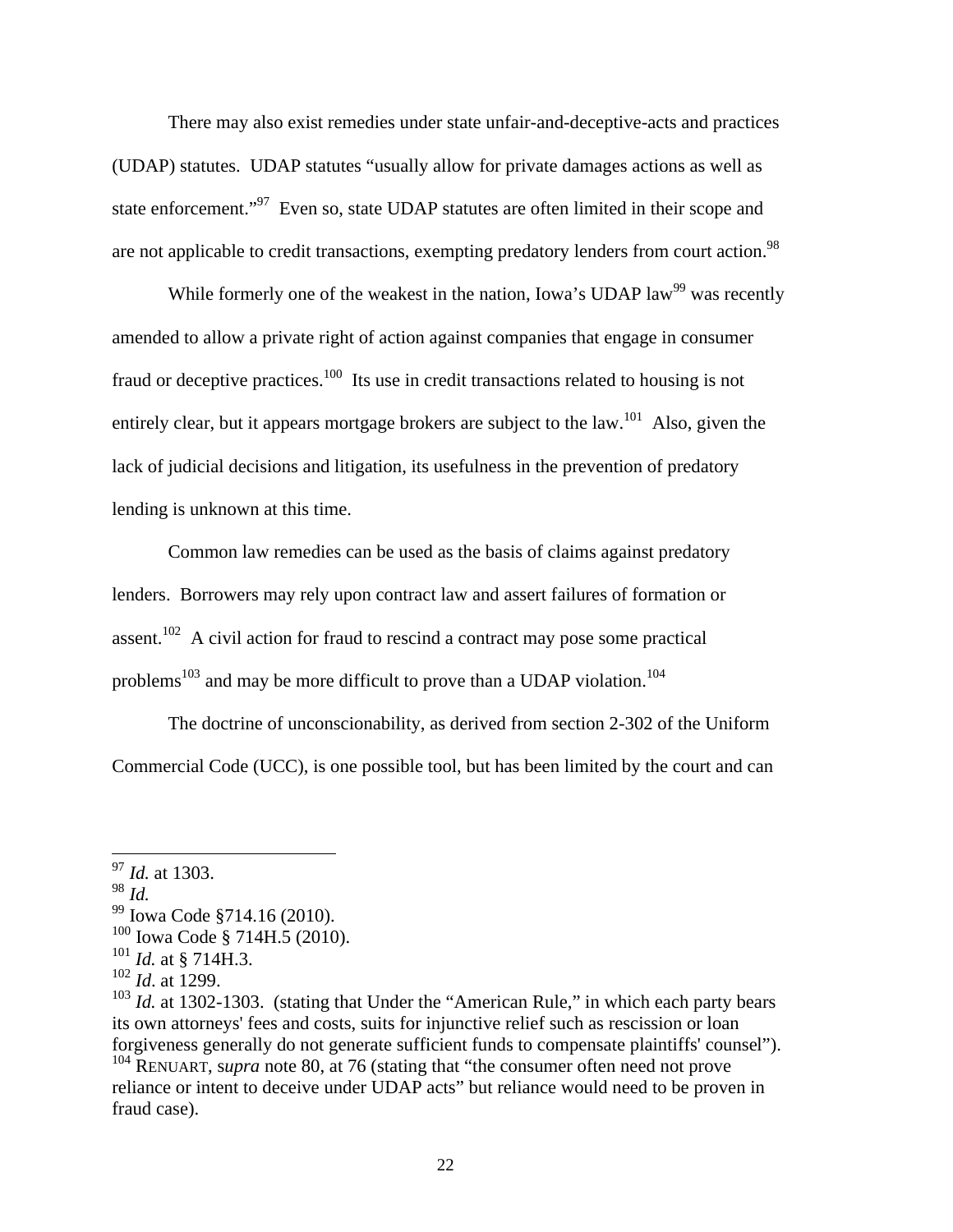be expensive to litigate.<sup>105</sup> Courts are wary about second-guessing the terms of a contract, especially any terms relating to price, and thus successful lawsuits have "prevailed only with regard to non-price terms in loan contracts."<sup>106</sup>

Predatory lending is intrinsically related to another practice called reverse redlining. Reverse redlining occurs when a lending company intentionally targets protected classes for predatory home loans or refinancing.107 These cases involve a similar burden shifting approach, but require the plaintiff to show that (1) he is a member of protected class, (2) he applied for and was approved for a loan, (3) the loan's provisions were "grossly unfavorable", and (4) the lending institution provided more favorable terms to other similarly qualified applicants.<sup>108</sup> The fourth element can be met as long as the plaintiff can provide evidence that the defendant was specifically targeting minorities, even without a showing of disparate treatment or impact.<sup>109</sup>

#### **Conclusion**

This paper is intended to provide an overview of the practices and causes of action for lending discrimination to novices of the subject. In order to keep the topic manageable, its complexity is not fully described. Multiple issues arise when determining which avenue to bring a claim, whether through administrative proceeding or judicial action. A private civil action provides a plaintiff with numerous causes of action based upon federal and state law.

l

<sup>105</sup> *Id.* at 1300-1301.

 $106$  *Id.* at 1300.

<sup>107</sup> COHEN, *supra* note 18, at 169 (2009).

<sup>108</sup> COHEN, *supra* note 18, at 74 (2009).

<sup>109</sup> *Id.*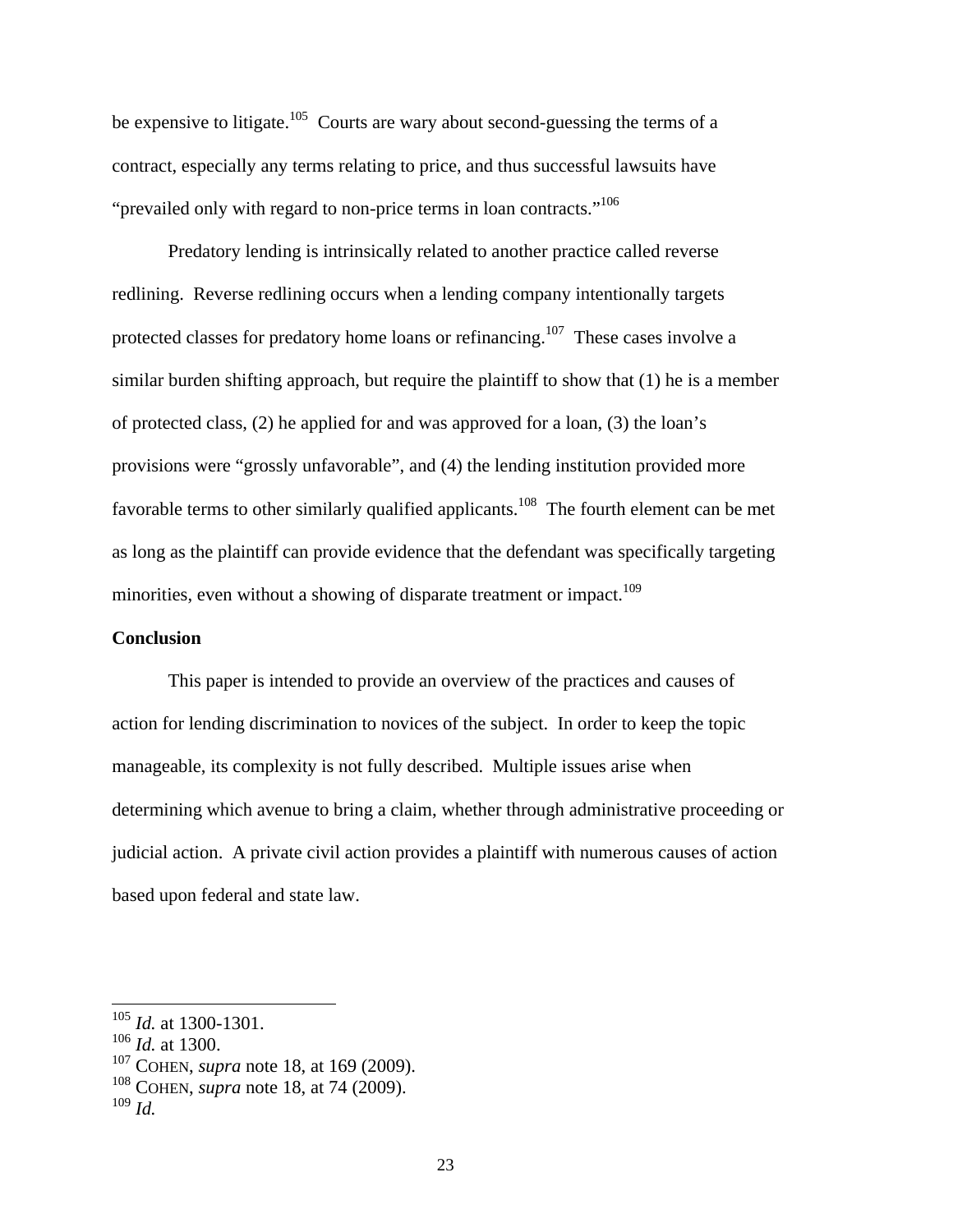Lending discrimination necessarily borrows from the more robust area of law concerning employment discrimination. Thus, practitioners in this area must keep abreast of developments not only in the arena of lending discrimination, but also employment discrimination. As described throughout this analysis, however, litigating lending discrimination cases can prove more difficult because of the difficulty in evaluating and making a showing of discrimination in a less adversarial type of transaction. Because of this inherent difference, the courts are sometimes wary of a dogmatic utilization of the *McDonnell Douglas* burden-shifting analysis.

The law in this area continues to develop as legislators recognize that additional regulation of the lending industry is necessary in the wake of the sub-prime housing collapse. As mentioned, Iowa's UDAP statute was recently amended to allow for a private right of action against mortgage brokers. In addition, Congress is currently discussing financial industry regulation, which could have an enormous impact on the lending industry. Most notably the legislation seeks to consolidate consumer protection initiatives within one oversight agency.

Lending discrimination is a challenging area of law to master. The variety of potential remedies to lending discrimination violations is extensive and evolving. The kinds of lending discrimination vary from practices that extend far too little credit to home buyers who need it to those that provide far too much for people that cannot afford it. The burden-shifting analysis used by the courts is derived from an area of law that is fundamentally distinguishable and its application to lending discrimination is difficult and sometimes unworkable. While the Home Mortgage Disclosure Act provides a plethora of information regarding lending activity, a plaintiff's case is complicated by the

24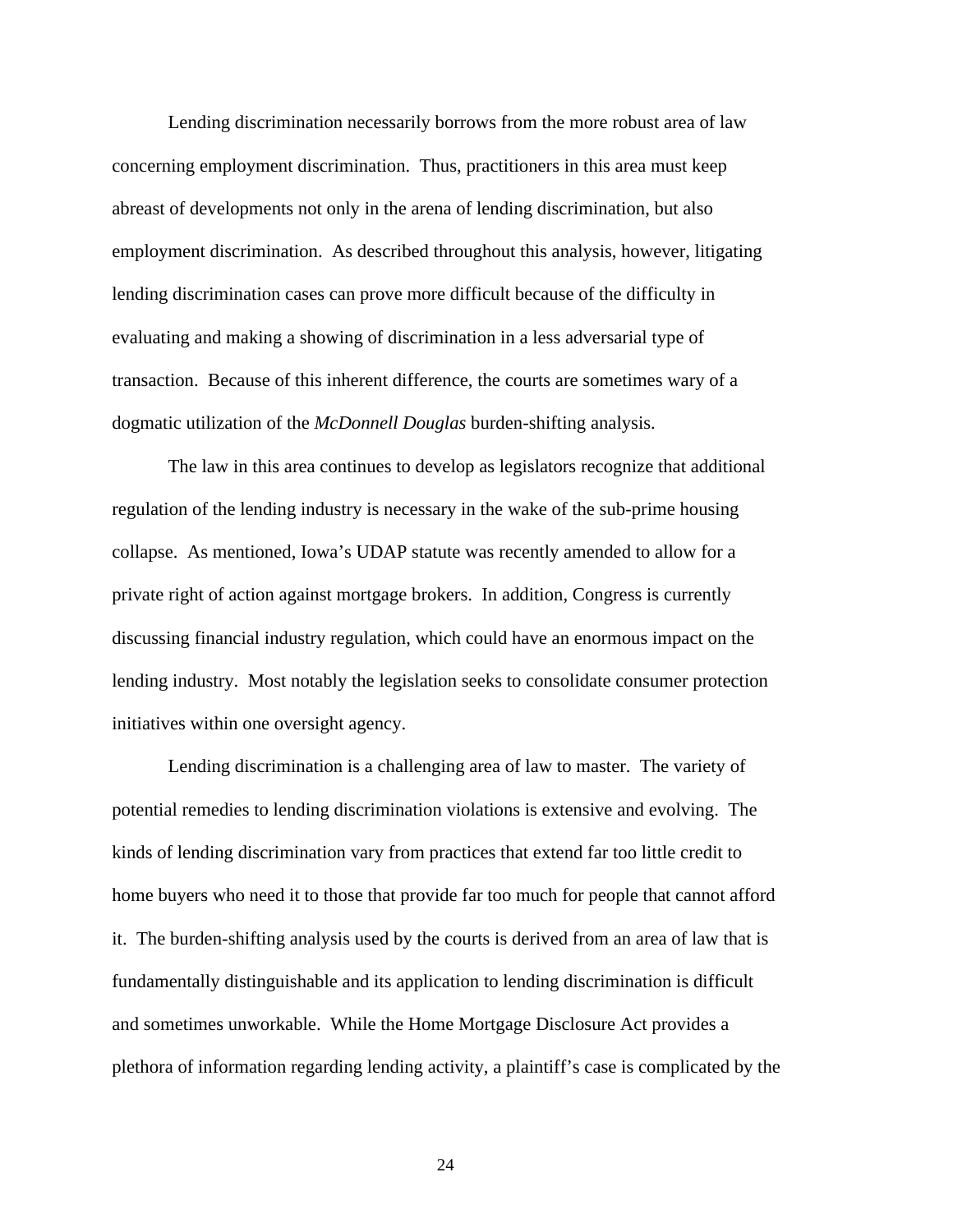difficulty in supplying testing evidence. Practitioners are faced with a court system that favors the terms of a contract, even if those terms are fundamentally unfair, and defers to the lender's business expertise when one of its policies results in a discriminatory effect. Yet, as daunting as these challenges may seem, they are but pittance to the troubles faced by those who are denied mortgages because of their race or, in the alternative, are faced with the prospect of losing their home as a result of unscrupulous mortgage lenders.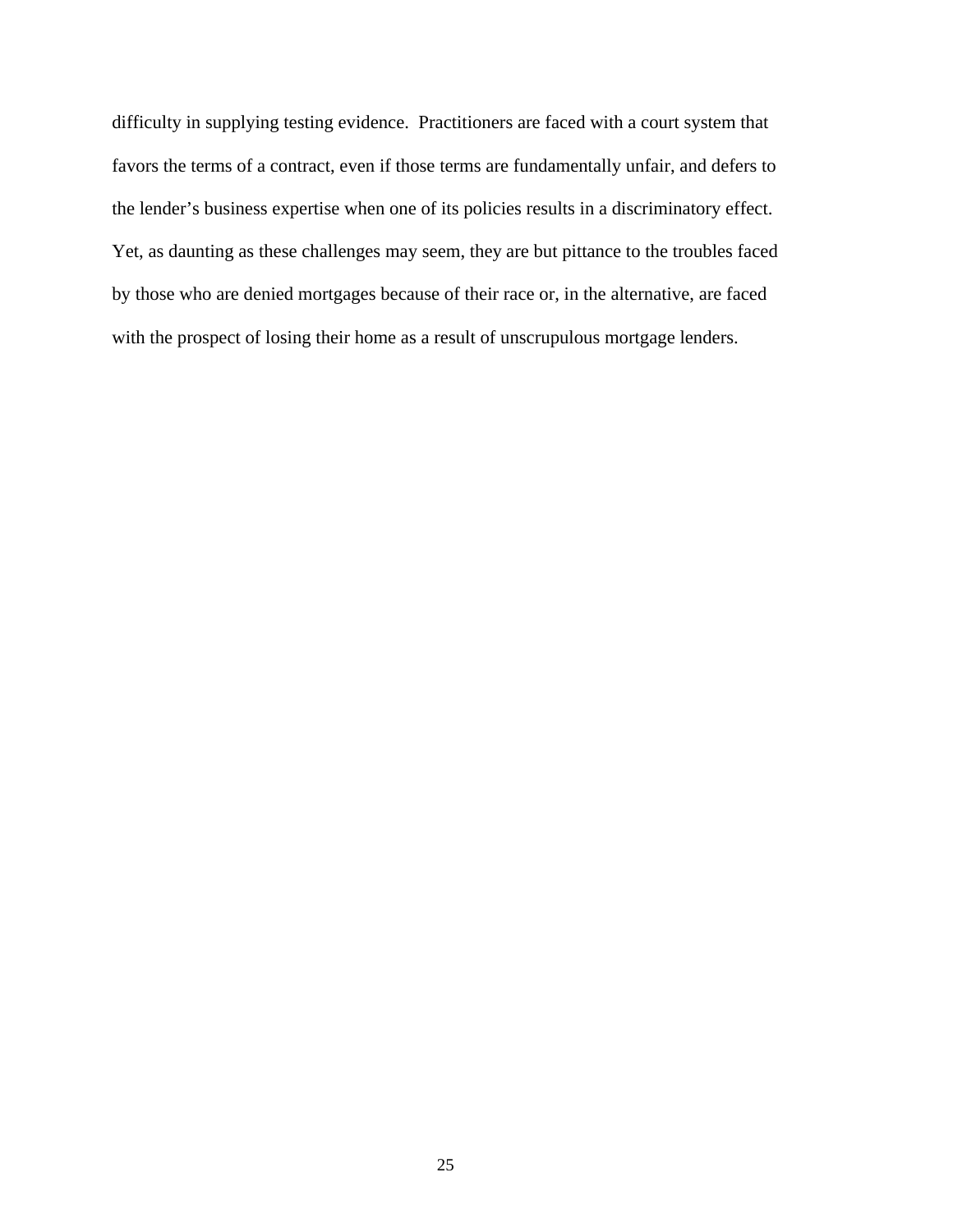## **Where to report discrimination**

For retail and department stores; mortgage, small loan and consumer finance companies; oil companies; public utilities; state credit unions; government lending programs; or travel and expense credit card companies are involved, contact:

Federal Trade Commission Consumer Response Center Washington, DC 20580 1-877-FTC-HELP (1-877-382-4357); TDD: 1-866-653-4261 www.ftc.gov The FTC generally does not intervene in individual disputes, but the information you provide may indicate a pattern of violations that the Commission would investigate.

For nationally-charted banks (National or N.A. will be part of the name):

Comptroller of the Currency Consumer Assistance Group 1301 McKinney Street Houston, TX 77010-9050 1-800-613-6743 www.helpwithmybank.gov

For state-chartered banks insured by the Federal Deposit Insurance Corporation, but not members of the Federal Reserve System:

Federal Deposit Insurance Corporation Consumer Response Center 2345 Grand Boulevard Suite 100 Kansas City, MO 64108 1-877-ASK-FDIC (1-877-275-3342) www.fdic.gov

For federally-chartered or federally-insured savings and loans:

Office of Thrift Supervision Consumer Affairs 1700 G Street NW Washington, DC 20552 1-800-842-6929; TTY: 800-877-8339 www.ots.treas.gov